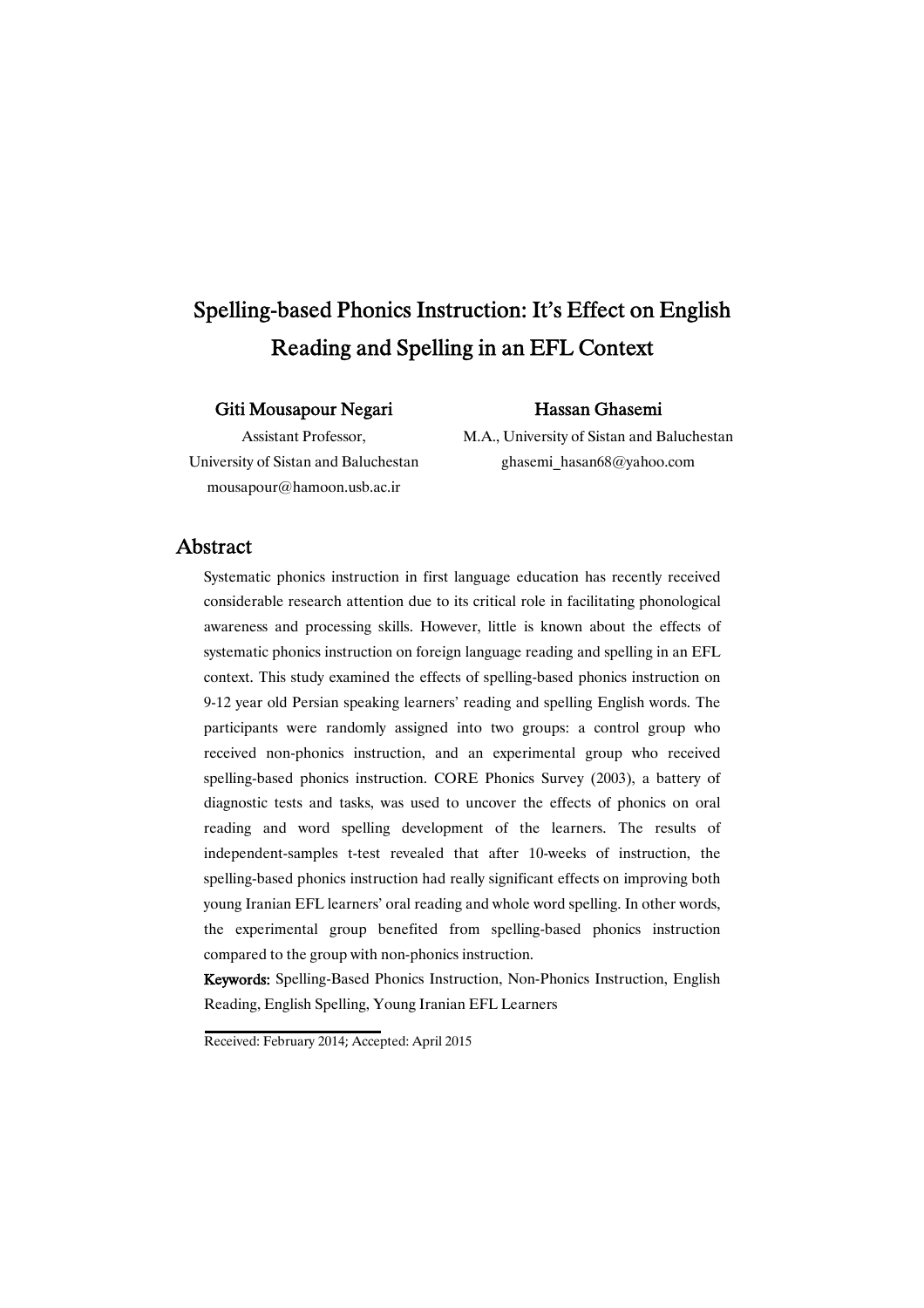# 1.Introduction

It has often been found that learning to read and spell is a complex task for novices especially for young learners of English as a foreign language. They must coordinate many cognitive processes to read fluently and spell accurately. Systematic phonics instruction is a way of teaching reading that stresses the acquisition of grapheme-phoneme correspondences and their use to read and spell words (Harris & Hodges, 1995). Phonics instruction is designed for beginners in the primary grades and for children having difficulty learning to read (The National Reading Panel, 2000).

Systematic phonics instruction, according to Chall (1996), leads to better reading growth; this is because knowledge of phonics helps in word recognition development. Word recognition increases reading fluency, which in turn, improves reading comprehension since children are not struggling with decoding and are able to devote their full attention to making meaning from text. It also improves spelling ability as Pinnell (1994) has mentioned, reading and spelling are interrelated processes. Whereas phonics is characterized by putting together sounds to read words that are printed, spelling involves breaking down spoken words into sounds in order to write them. To spell, or encode a word, a child must match a spelling to each sound heard in the word (Blevins, 2006). Spelling development usually lags behind reading development, for the most part word can be read before it can be spelled. So spelling necessitates better visual remembrance than reading.

Systematic phonics instruction as a research topic has received a substantial amount of research attention from both academics and language teachers in first-language education in contexts such as US, UK (Gregory, 2008; Harrison, 2004), Austrailia and Newzeland (Bowey, 2006) where the phonics instruction is a mandatory act), while little is known about the effects of phonics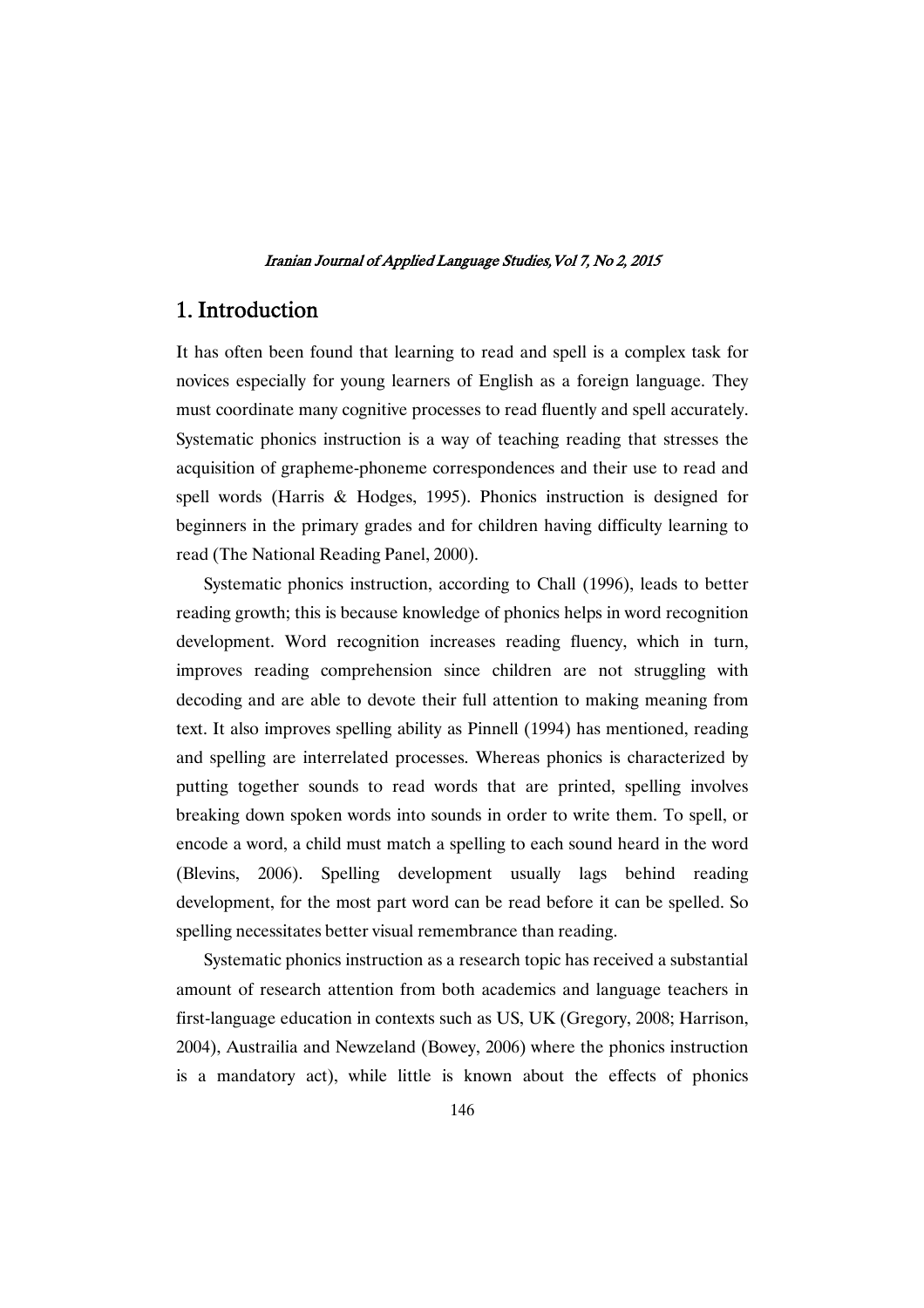instruction on foreign language learneres' reading and spelling. The National Reading Panel (2000) has conducted a meta-analysis of 38 researches and provided a solid support for the efficacy of phonics instruction in first language (L1) contexts whether it was synthetic or analytic. However, there is a conspicuous gap in research studies of phonics instruction for foreign language (FL) or second language (L2) learners. The need of such research brings to the mind the question of whether phonics instruction is equally effective in English literacy (reading and spelling) development irrespective of learners and learning contexts, or whether any approach to phonics instruction toward literacy in inner circle contexts has absolutely similar implications for outer or expanding circle contexts.

The significance of this study can be justified on the grounds that in Iran there is no or little belief in phonics instruction or in its necessity for developing early literacy acquisition in English. This may be due to their strong belief in traditional whole language (non-phonics) approach. In this study, the case of spelling-based phonics instruction is used in the context of Iran to show how an unfamiliar approach is interpreted and implemented. Thus, the results of the study are significant in that they may provide an applicable model for educators who can determine how to teach EFL students to read and write effectively. Furthermore, the implementation of the spelling-based phonics instruction in the classroom may provide a more contextualized account of the actual teaching/learning process and confirm or contradict the findings of the previous studies. This paper will try to fill the gap that exists in the Iranian context in the literature on spelling-based phonics which had not been dealt with for years. The main objective of this study is to investigate the role phonics plays in young Persian EFL learners' single word reading and whole word spelling development. Spelling-based Phonics approach deals with the segmentation of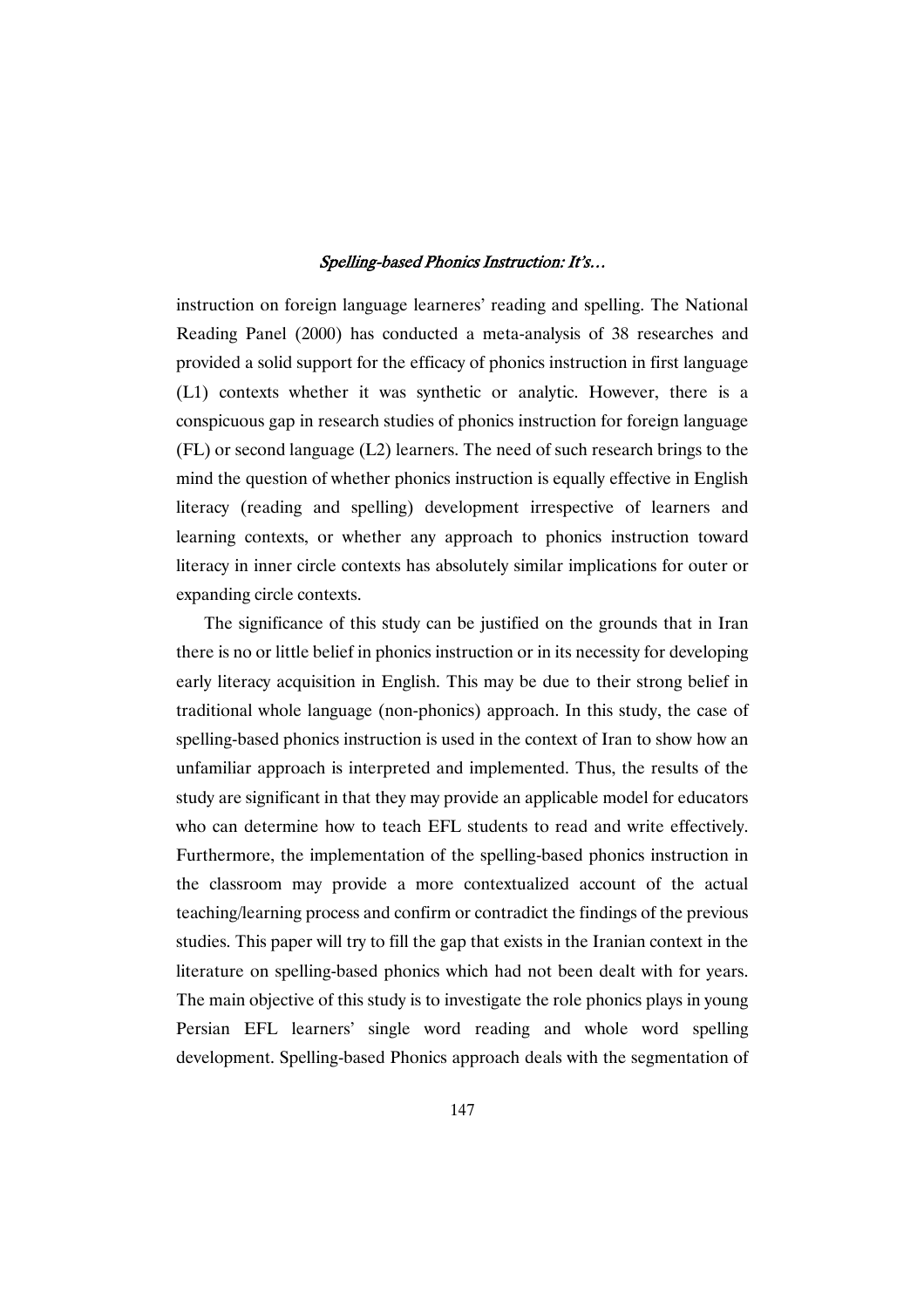the phonemes (sound units) in a word and the connection of these sound units with the letters they associate. Even if the child's spelling of the word is not exactly correct, the act of using segmentation to spell builds important skills that he can often apply while writing (Williams, 2010). The specific research questions this study sets out to answer are:

- 1. Does spelling-based phonics instruction have any significant effect on improving young Iranian EFL learners' single word reading?
- 2. Does spelling-based phonics instruction have any significant effect on young Iranian EFL learners' whole word spelling ?

# 2. Literature Review

The National Reading Panel (2000) has conducted a meta-analysis of 38 resaerches and provided a solid support for the efficacy of phonics instruction in first language contexts whether it was synthetic or analytic. However, there is a conspicuous gap in research studies of phonics instruction for foreign language or second language learners. Systematic phonics instruction is a way of teaching reading that stresses the acquisition of grapheme-phoneme correspondences and their use to read and spell words (Harris & Hodges, 1995).Teaching grapheme-phoneme connections is problematic and as a consequence teaching of phonics has led to lots of pedagogical debates.

### 2.1. Phonics versus Whole Language

Phonics is a challenging topic, and everyone from parents, teachers, and legislators to professionals in the field are talking about it. There has been a fundamental disagreement about what Chall (1983, 1996) called 'the great debate': a debate between those researchers and educators who advocate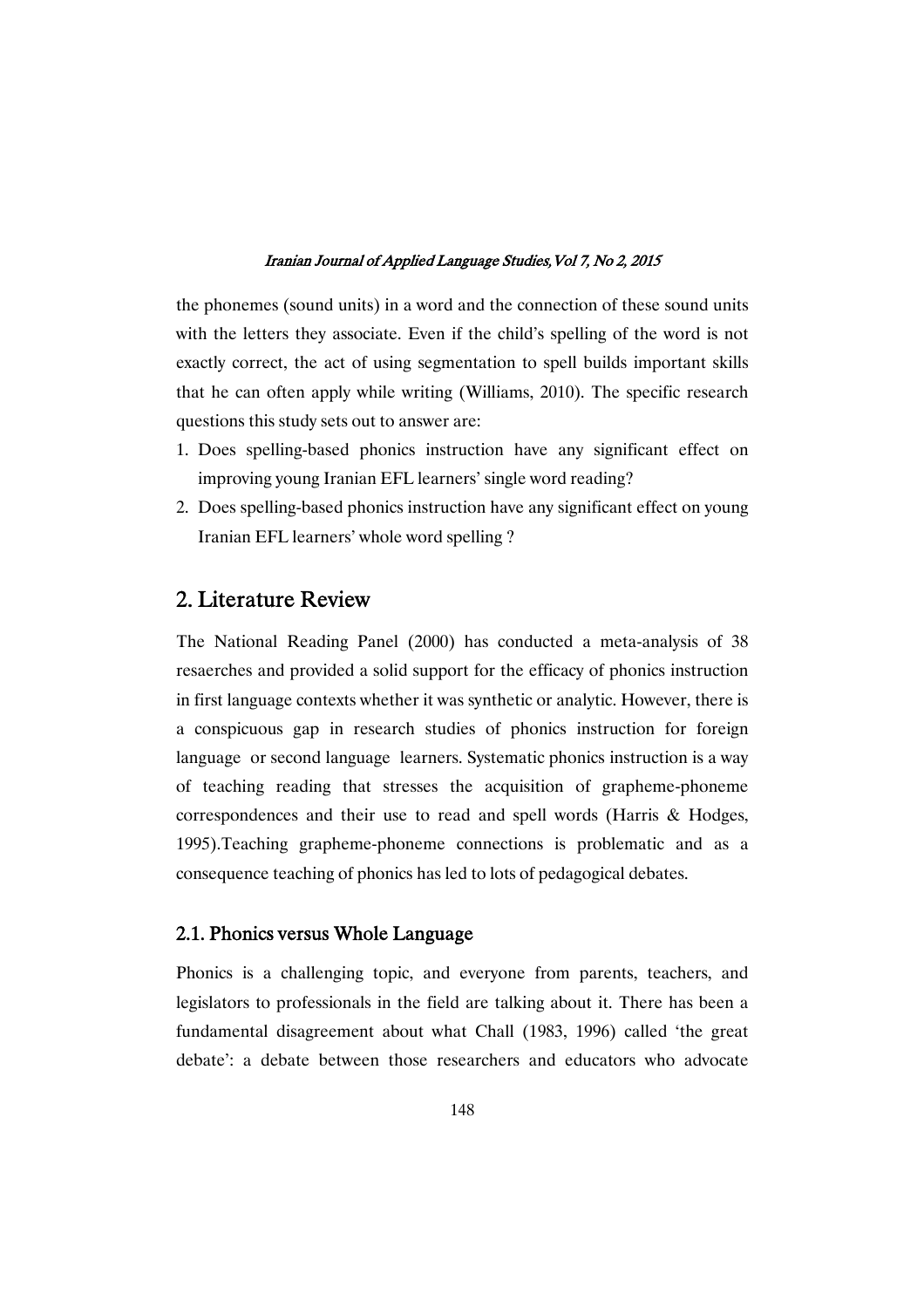approaches that focus on breaking the code (bottom-up) and those who advocate instruction that relies on a meaning-emphasis (top-down) approach.

The main issues that separate these two parties are largely those of direct instruction in phonics versus learning language naturally. Those most strongly identified with whole language instruction claim that, an approach that is whole cannot be easily reduced to parts (e.g., Goodman, 1998; Smith, 1994). Researchers such as Jeynes and Littell (2000), Shaw (1991), and Stahl and Miller (1989) suggested that, "Whole language" literacy instruction emphasizes the use of whole literature texts (that is, not adapted, abridged, or segmented), student choice within tasks, and natural language experiences as opposed to direct instruction in isolated skills. Whole language advocates criticize an emphasis on the direct teaching of phonics, claiming that direct instruction in letter-sound associations is a common teaching practice. However, direct instruction in letter-sound associations does not actually seem to be necessary for young children to learn letter-sound associations. Moreover, instruction in letter-sound associations may not even be appropriate for young children. Thus, instruction should work to increase the number of print words that children recognize. Indeed, "whole language instruction," which by nature uses whole literature texts and natural language experiences such as shared storybook reading, reflects this idea (Moustafa, 1993; Routman, 1996; Weaver, 1998).

Phonics is rarely clearly defined in literature addressing the topic, as is the case for whole language. Additionally, in many research studies of phonics instruction, 'phonics' remains a controversial term (Brown, 1998). According to Savage ( 2007) "Phonics is not an end in itself, it is a means to an end" ( p. 20). It is a practical subject which breaks the letter-sound rules of the writing system into bite sized pieces easy for the pupil to learn. Savage furthermore explained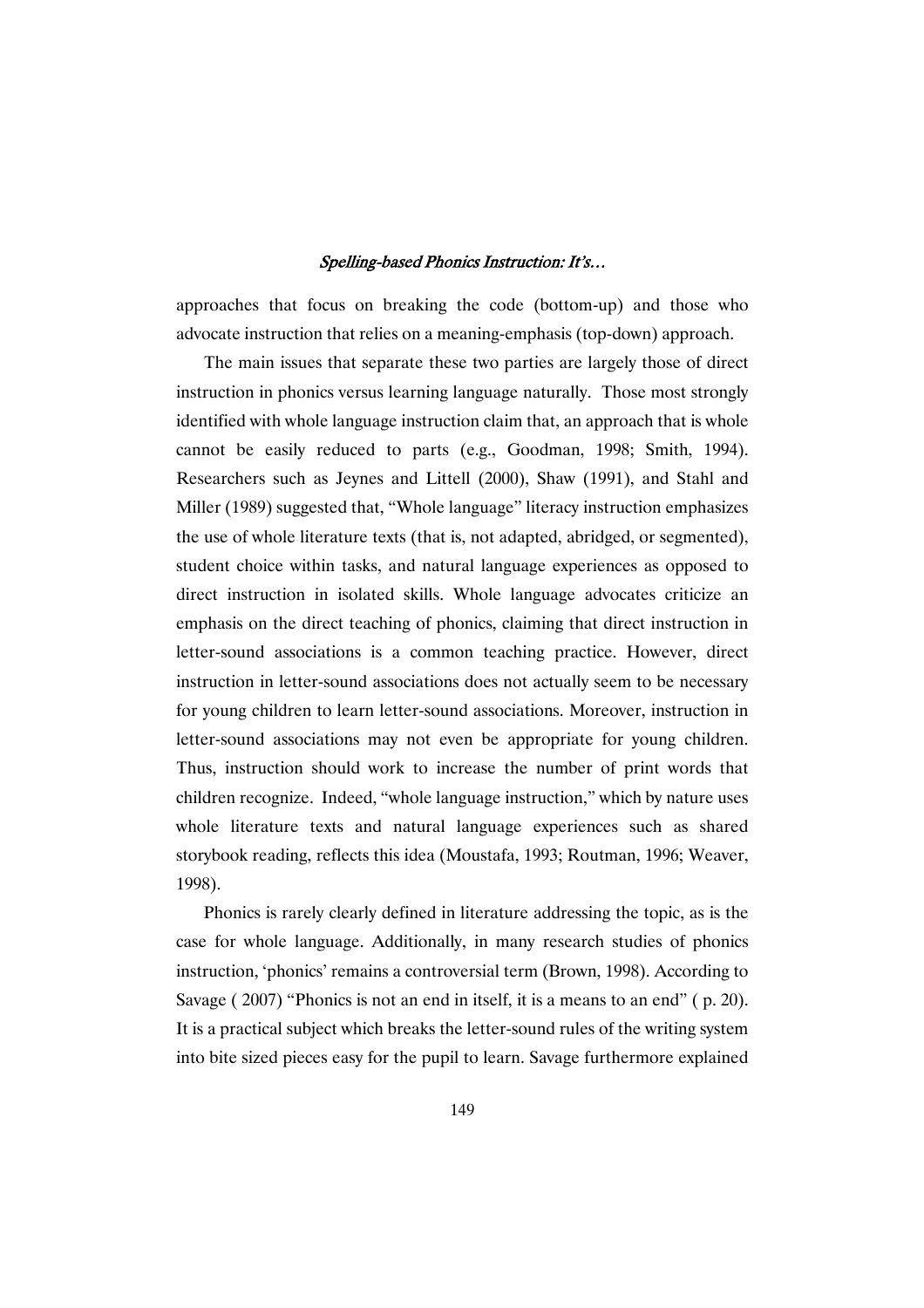that "in a nutshell, phonics can be defined as the conscious, concentrated study of the relationship between sounds and symbols of the purpose of learning to read and spell." (p. 7). The most widely-used and well accepted definition was proposed by Hinson and Smith (1993) who suggested that phonics is a system that maps sounds (phonemes) to letters (graphemes/ symbols).

Advocates of phonics instruction suggest that Phonics instruction is more effective if provided systematically and balanced with instruction in both lettersound associations and letter sequence-rhyme associations. They believe that children must learn the general principle that spellings correspond to sounds and that letter-sound cues are more important in recognizing words than either semantic or syntactic cues. In general, reading acquisition is seen as a linguistic information processing sequence (Stanovich, 1991; Sweet, 1997).

Stanovich and Stanovich (1995) assert that an ongoing dispute between proponents of the two parties has hurt literacy teaching and learning, and so they attempt to resolve this dispute. The issues that separate the two parties are whether direct instruction in phonics skills is essential for learning to read, and whether children can learn written language naturally. On these points, the advocates of whole language have a strong belief in learning sound-letter system through immersing learners in a print-rich environment (weaver, 1998), whereas phonics advocates emphasize on systematic and explicit skills instruction that facilitate letter perception, phonemic awareness, and word decoding skills (Adams, 1990; Beck & Juel, 1995; Chall, 1996; Stanovich, 1991; Sweet, 1997).

Many professionals in the field are in favor of an integrated approach that is a movement towards an evidence-based approach to literacy instruction that combines aspects of both whole language and phonics approaches (Pressley, 1998).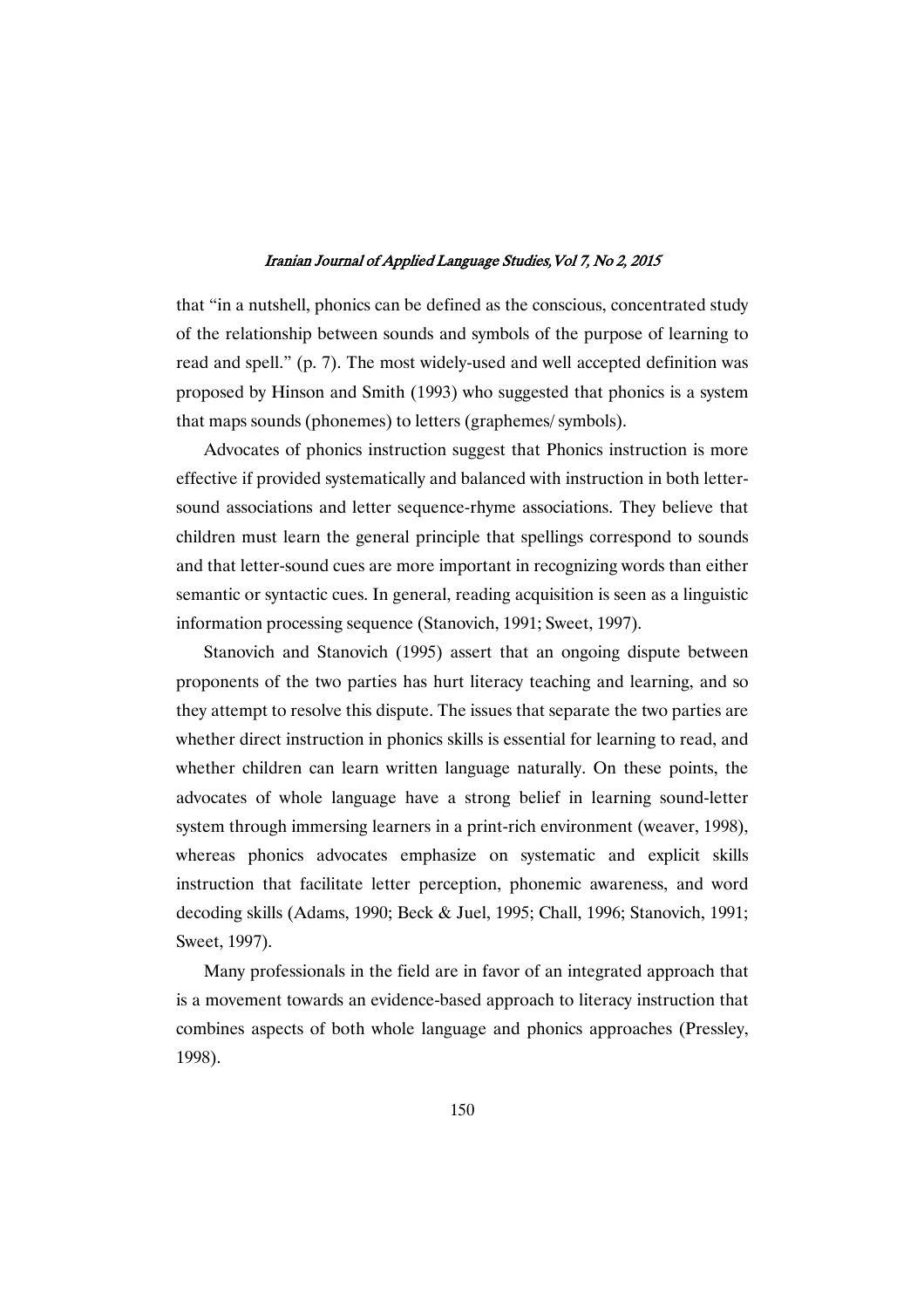Nonetheless, some researchers (e.g., Bruck, Treiman, Caravolas, Genesee & Cassar, 1998; Stuart, 1999) have sought to compare students' literacy performance under phonics instruction with that of students under whole language instruction. The results of many of these studies indicated that phonics-trained learners are better at word reading and are more accurate spellers. However, advocates of whole language object to such relative effectiveness studies and argue that many of the effectiveness tests do not include performance on tests of reading comprehension, which they consider the main goal of reading instruction (Krashen, 2002).

### 2.2. Efficacy of the Phonics Approach

Evaluating the efficacy of systematic phonics instruction has been addressed many times in the literature. The best known effort was Chall's (1967) comprehensive review of beginning reading instruction covering studies up to the mid-1960's, her basic finding was that a code-emphasis reading program was more effective than a meaning-emphasis program for most children. This conclusion has been reaffirmed in many research reviews conducted since then (e.g., Adams, 1990; Anderson, Hiebert, Scott, & Wilkinson, 1985; Balmuth, 1982; Dykstra, 1968).

Additionally, a large-scale evidence-based evaluation of early reading instruction commissioned by the US Congress clearly demonstrated the superiority of phonics instruction over other approaches (Ehri et al., 2001).

The post-intervention testing that follows phonics instruction is typically based on measures of phoneme-grapheme knowledge and word knowledge in isolation, and as such does not cover a wide range of reading behavior and does not assess reading comprehension, which is of central importance in an assessment of reading ability (Krashen, 2002; Leslie & Allen, 1999). Krashen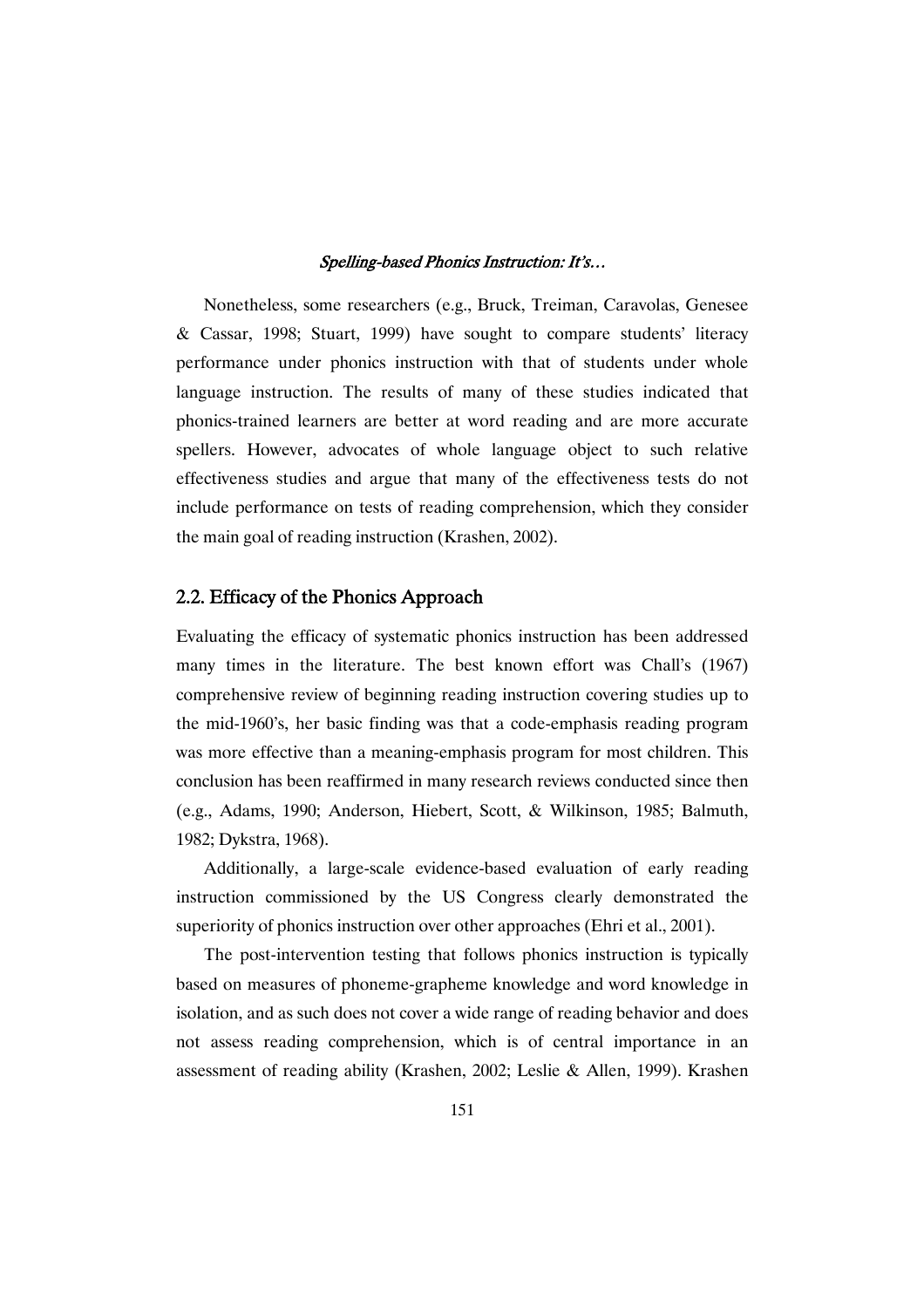(2002) reexamined studies comparing the efficacy of different approaches that did include measures of reading comprehension and found that children in phonics programs did not perform as well on measures of reading comprehension as those in meaning-emphasis programs. There are also general concerns amongst scholars and educators about an over-emphasis on phonics instruction. Of particular concern is that understanding may be absent despite successful decoding of text and therefore apparent success in reading, and also that the cognitive demand of decoding may interfere with meaning construction (Wyse, 2000).

# 2.3. Different Types of Systematic Phonics Instruction

In teaching phonics explicitly and systematically, several different instructional approaches have been used (Aukerman, 1984; Harris & Hodges, 1995). According to NRP's (2000) executive summary, these include synthetic phonics, analytic phonics, embedded phonics, analogy phonics, onset-rime phonics, and phonics through spelling. Although all explicit, systematic phonics approaches use a planned, sequential introduction of a set of phonic elements along with teaching and practice of those elements, they differ across a number of other features.

# 2.4. Teaching Phonics

Almost everyone has his/her opinion about how phonics should (and should not) be taught. However, the question of how to teach phonics is not a new issue. In 1934, Paul McKee, one of the most prominent reading figures of his day, wrote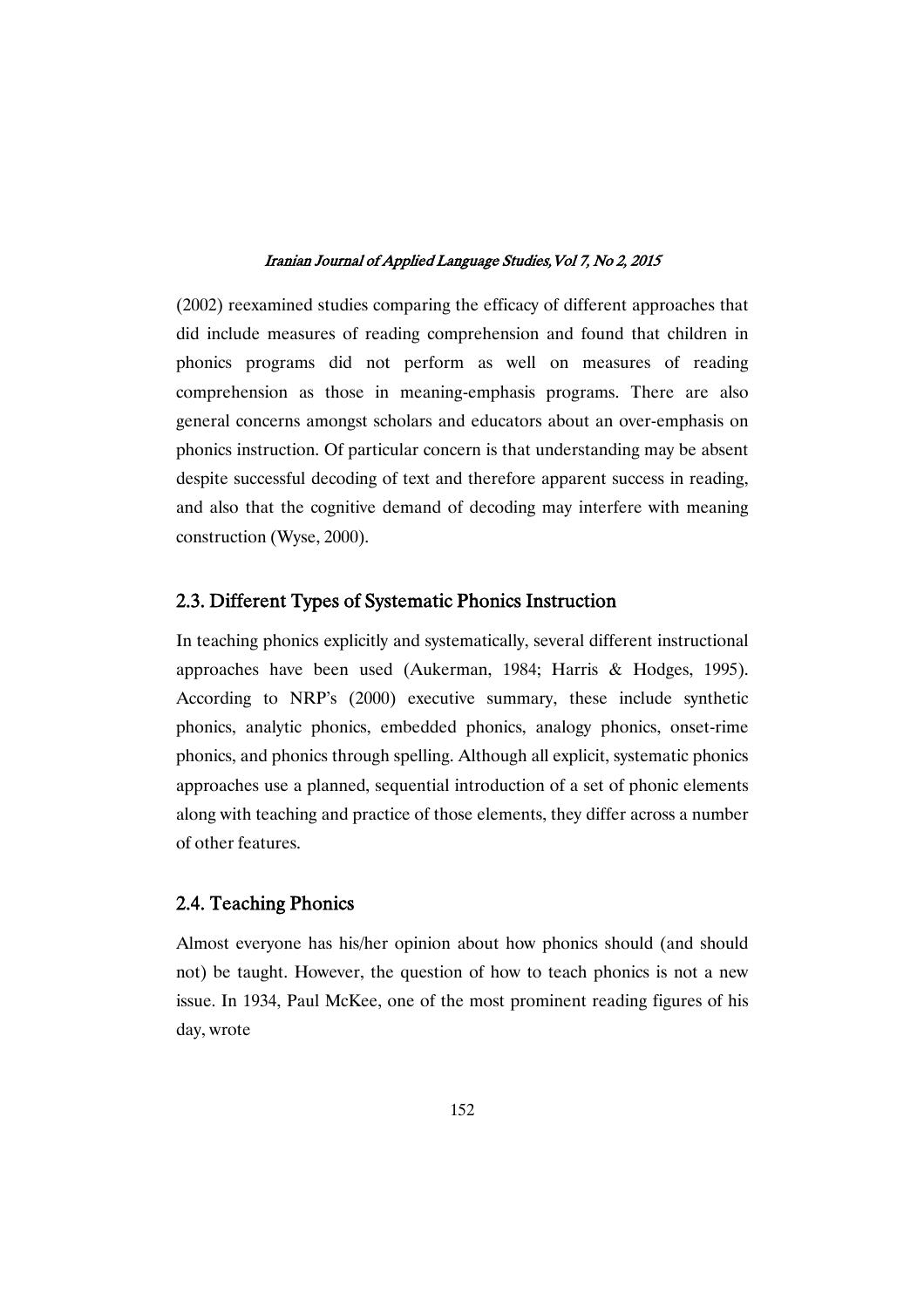The question of instruction in phonics has aroused a lot of controversy. Some educators have held to the proposition that phonetic training is not only futile and wasteful but also harmful to the best interests of a reading program. Others believe that since the child must have some means of attacking strange words, instruction in phonics is imperative. There have been disputes also relative to the amount of phonics to be taught, the time when the teaching should take place, and the methods to be used. In fact, the writer knows of no problem around which more disputes have centered (p. 191).

The aforementioned quotation suggests that, there was a little knowledge on which to base decisions regarding how phonics should be taught. Nowadays, there is a vast amount of knowledge about how the brain works, how children learn, and how words are structured.

Based on the available evidence, it seems that all kinds of systematic phonics instruction play a role in helping children learn to read a relatively inconsistent orthography like English (Goswami, 2005). Most researches however have referred to the complexity of learning to read and the impossibility of defining a single 'most effective' approach based simply on experimental studies. It is argued that for better understanding of the efficacy of any literacy approach, a methodology that synthesizes experimental research and qualitative research should be adopted. Under the influence of the longitudinal Clackmannanshire research comparing the effect of synthetic phonics and analytic phonics (Johnston & Watson, 2004), all the inner circle contexts countries adopted 'scientifically based' approaches to teaching reading and mandated that all children must have systematic, intensive phonics instruction. However, it appears that if phonics instruction is to be maximally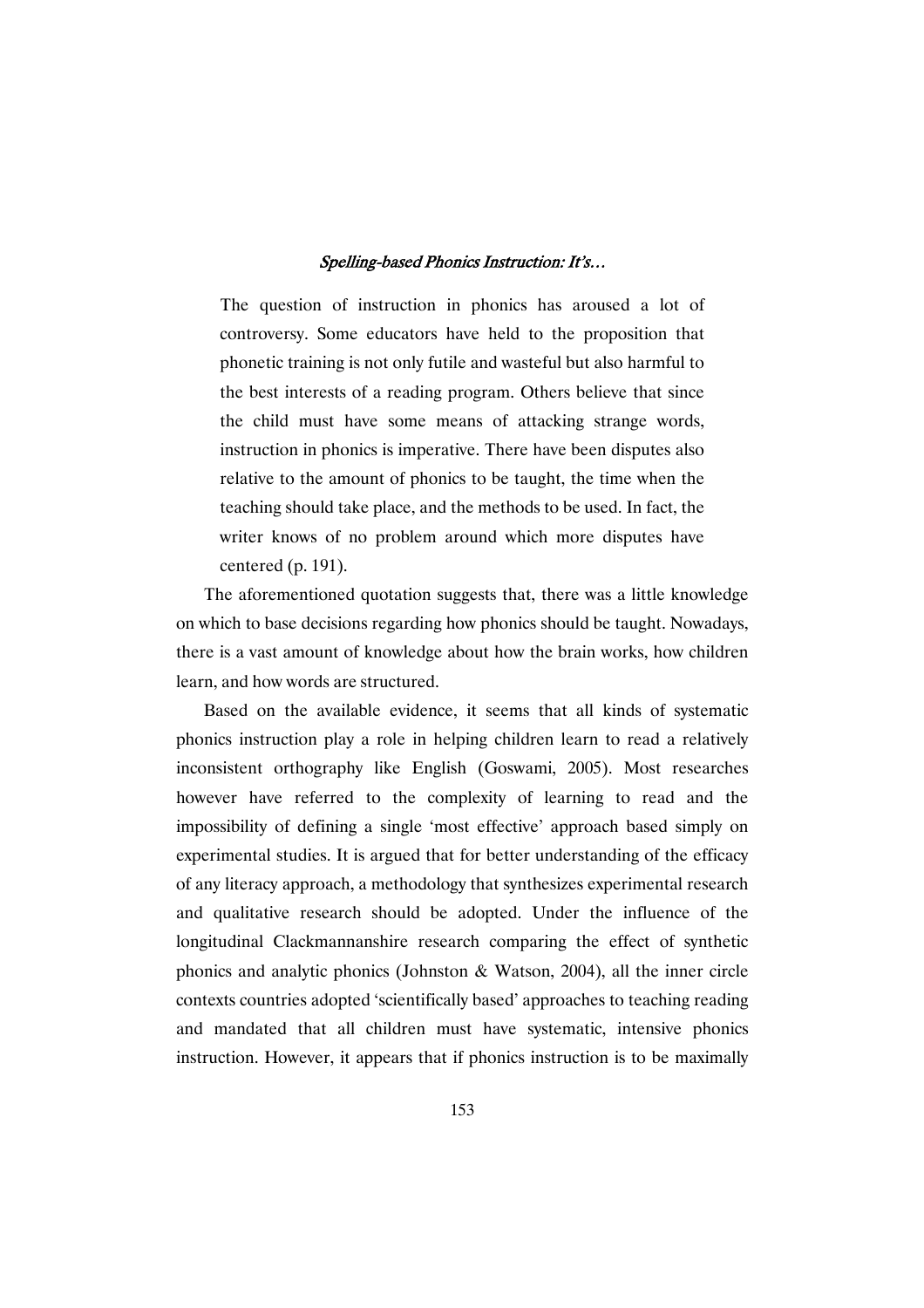effective, it should be early, systematic, clear and direct, frequently practiced and applied, meaningful, and integrated with other word-identification skills into an effective word-recognition strategy (Trachtenburg, 1990).

# 3.Methodology

# 3.1.Participants

The participants for the present study were invited from different public elementary schools. In order to find and invite required students to participate in this research, a large number of invitation cards distributed among elementary schools under the title of "Free English Instruction in 30 sessions, for elementary students at the grades of four, five, and six". In Iran, the students start formal education in grade one when they are seven years old, and the language of instruction is Persian. Teaching English as an official subject begins at the first grade in secondary school (or  $7<sup>th</sup>$  Grade). After the enrollment of about 85 students, in order to eliminate variables other than phonics that could potentially influence participants' use of phonics skills and hence confound the results of the study, the sampling focused only on learners who hadn't begun their official educational EFL program and those who hadn't learnt English in private institutions. For this purpose, with the help of three M.A students of TEFL, CORE Phonics Survey (CPS, 2003) as a pre-test was administered to all of the students who registered for the course. The diagnostic test as the pre-test phase measured reading and spelling separately. If the participant was able to decode any Consonant-Vowel-Consonant (CVC) words in the pre-test, this would indicate more advanced phonics skills than the scope of this study. So, any potential participant who could sound out the consonant and vowel sections completely and read the CVC word list with 50% or more accuracy rate was eliminated since the focus of the study addressed a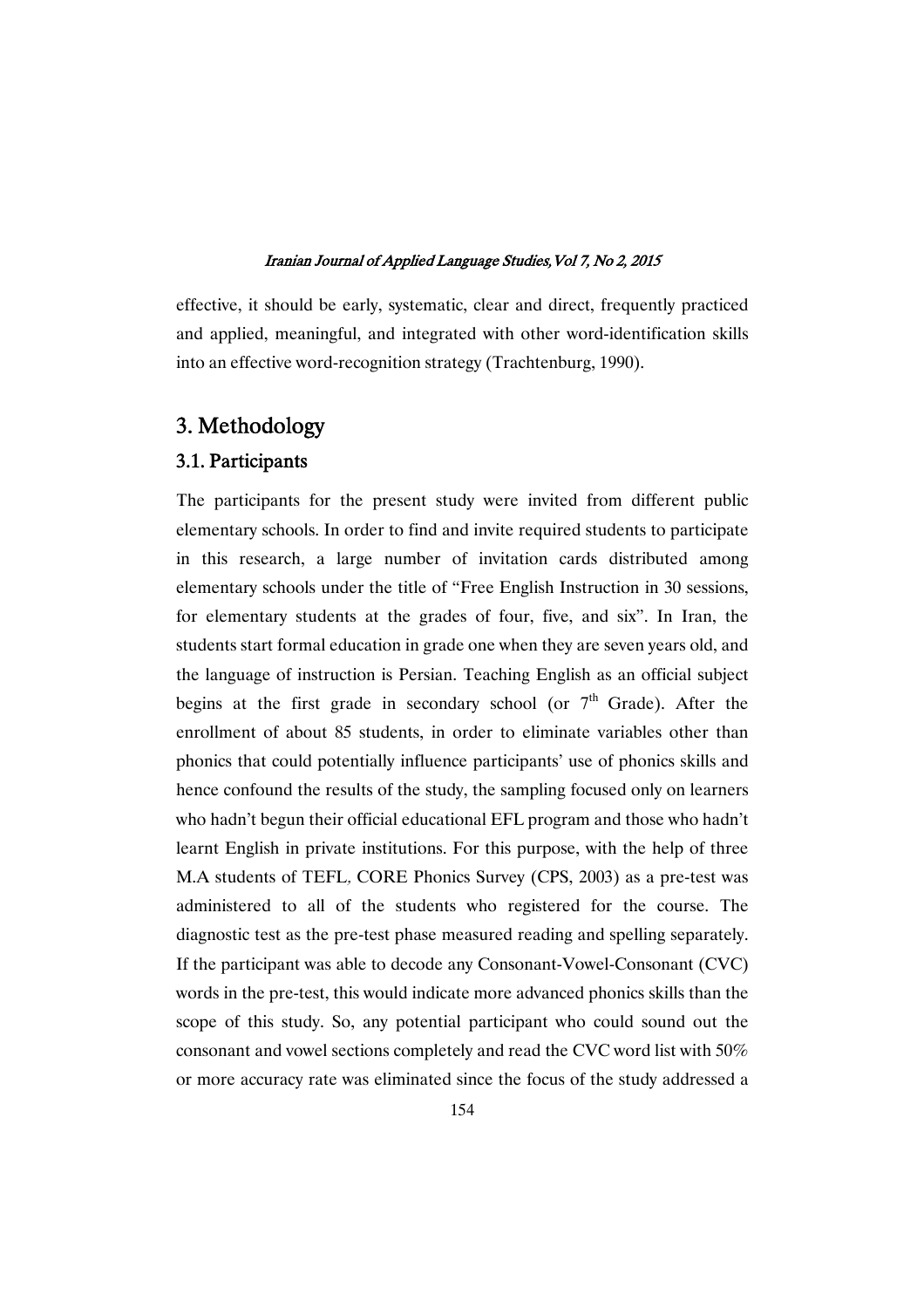decoding intervention. And also any potential participant who spelled most of the sounds correctly on the spelling part would have been eliminated from this study.

Based on the results of the pre-test, 53 participants achieved similar results in their test before commence of the project which indicated their comparability. They were 31 boys and 22 girls aged 9 to 12 years. The students were randomly assigned into two groups of treatment group  $(N=27)$  who received spelling-based phonics instruction, and control group  $(N=26)$  who received non-phonics instruction similar to that of official English classes at the secondary school in Iran.

During the instructional procedure two participants from the control group, and three from the experimental group left, which resulted in a control group of 24 participants, and an experimental group of 24 participants.

# 3.2.Instruments

The instrument for this study was a battery of diagnostic tests; CORE Phonics Survey (CPS, 2003) which its measures collected as both pre-test (in order to ascertain whether the phonological awareness of the treatment and control groups was similar) and post-test after the 25-30 sessions of instruction.

The CORE Phonics Survey assesses the phonics and phonics related skills that have a high rate of application in beginning reading. Each survey presents a number of lists of letters and words for the student to identify or decode. Pseudo words, or made-up words, are included since the student must use decoding skills to correctly pronounce these words to assure that he or she has not memorized them. These assessments are best used to plan instruction for students in the primary grades (Diamond & Thorsnes, 2008).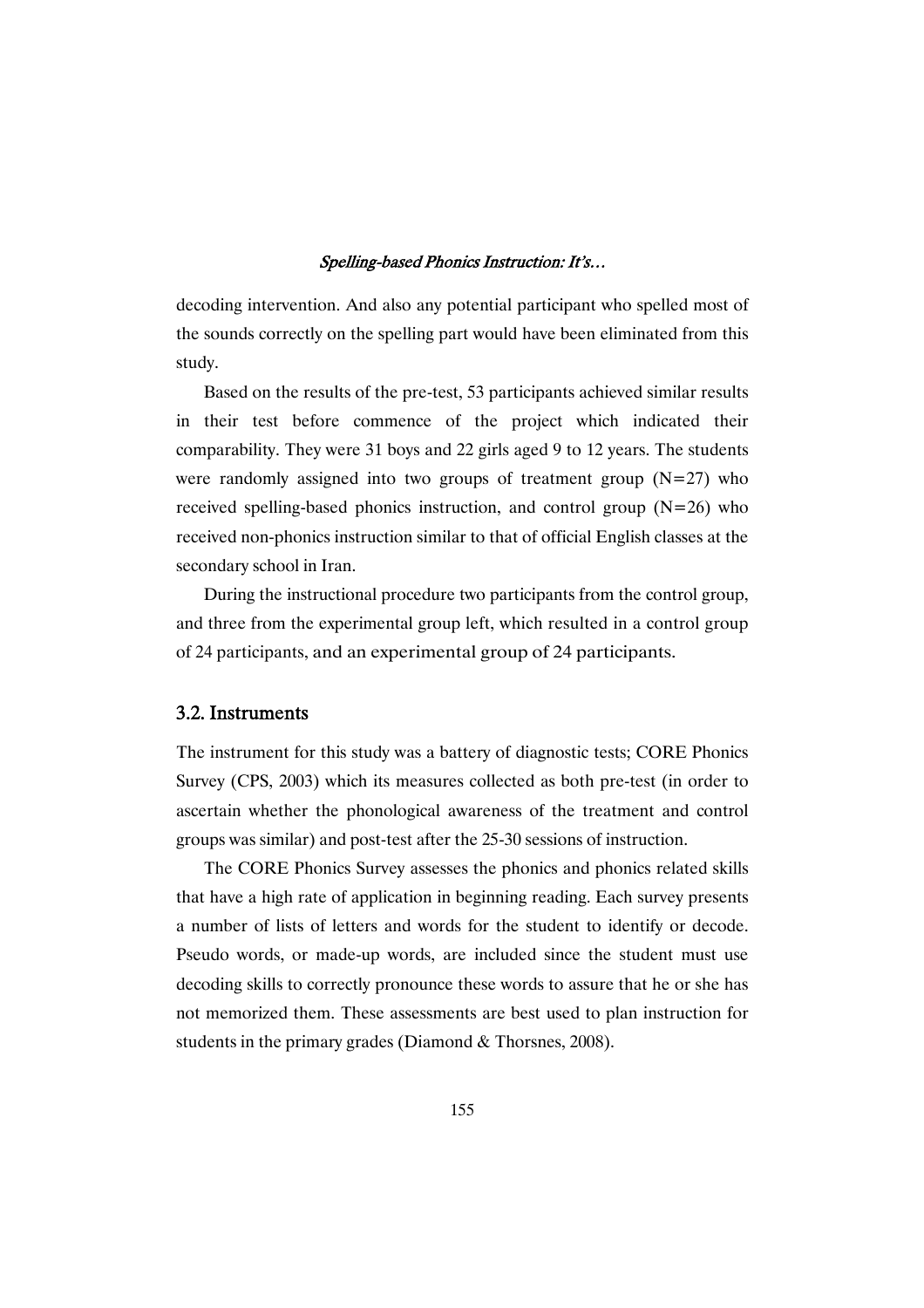Real words are those that have meaning whereas pseudo/nonsense words resemble real words, but are actually meaningless, such as "snop" and "glab." This data is collected because, in theory, if students understand how to decode words, that is they have the requisite word recognition knowledge, they should be able to read both pseudo and real words with confidence. If students are only capable of reading real words with accuracy, it is unlikely that they have word recognition knowledge; they are unable to decode (Adams, 1990).

Recently, the CORE Phonics survey was found to have construct and content validity (Brandt, 2010). The survey also was found to be valid in criterion validity for students in the elementary grades (Brandt, 2010).

For administering each part of the survey, the students read the CPS (2003) record sheet, then the test giver recorded the scores on provided places. The CPS which is administered in this study consists of the following three skill areas:

A. Alphabet Skills

This section consists of five sub-tests:

- 1. Letter names uppercase. The students were asked to tell the name of these letters: D, A, N, S, X, Z, J, L, H, T, Y, E, C, O, M, R, P, W, K, U, G, B, F, Q, V, I.
- 2. Letter names lowercase. The students were asked to tell the name of these letters: d, a, n, s, x, z, j, l, h, t, y, e, c, o, m, r, p, w, k, u, g, b, f, q, v, i.
- 3. Consonant sounds. The students were asked to tell the sound each letter makes: d, l, n, s, x, z, j, t, y, p, c, h, m, r, k, w, g, b, f, q, and v.
- 4. Long vowel sounds. The students are asked to tell the long sound each letter makes: e, i, a, o, u.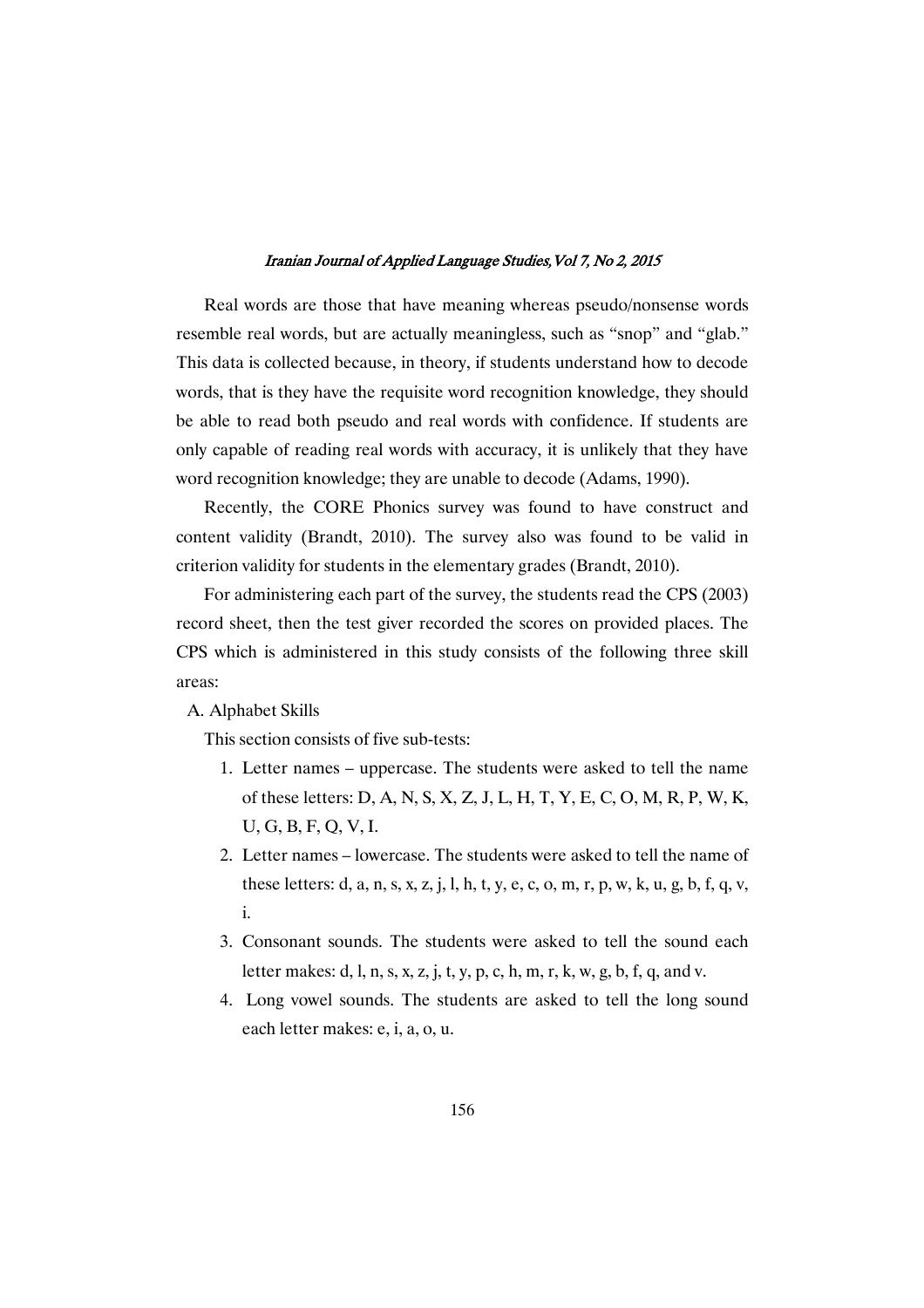5. Short vowel sounds. The students were asked to tell the short sound each letter makes: e, i, a, o, u.

### B. Reading and Decoding Skills

In order to determine the potential participants' ability to decode, the participants were asked to read aloud both real and pseudo words.

This section also includes six sub-tests:

a) Short vowels in CVC words: Real: sip, cat, let, but, hog Pseudo: vop, fut, dit, kem, laz b) Short vowels, digraphs, and –tch trigraph: Real: when, chop, ring, shut, and match Pseudo: wheck, shom, thax, phitch, chud c) Consonant blends with short vowels: Real: stop, trap, quit, spell, plan, clip, fast, sank, limp, held Pseudo: stig, brab, qued, snop, dran, frep, nast, wunk, kimp, jelt d) Long vowel spellings: Real: tape, key, lute, paid, feet Pseudo: loe, bine, joad, vay, soat e) r-and l-controlled vowels: Real: bark, horn, chirp, term, cold Pseudo: ferm, dall, gorf, murd, chal f) Variant vowels and diphthongs: Real: few, down, toy, hawk, coin

Pseudo: voot, rew, fout, zoy, bawk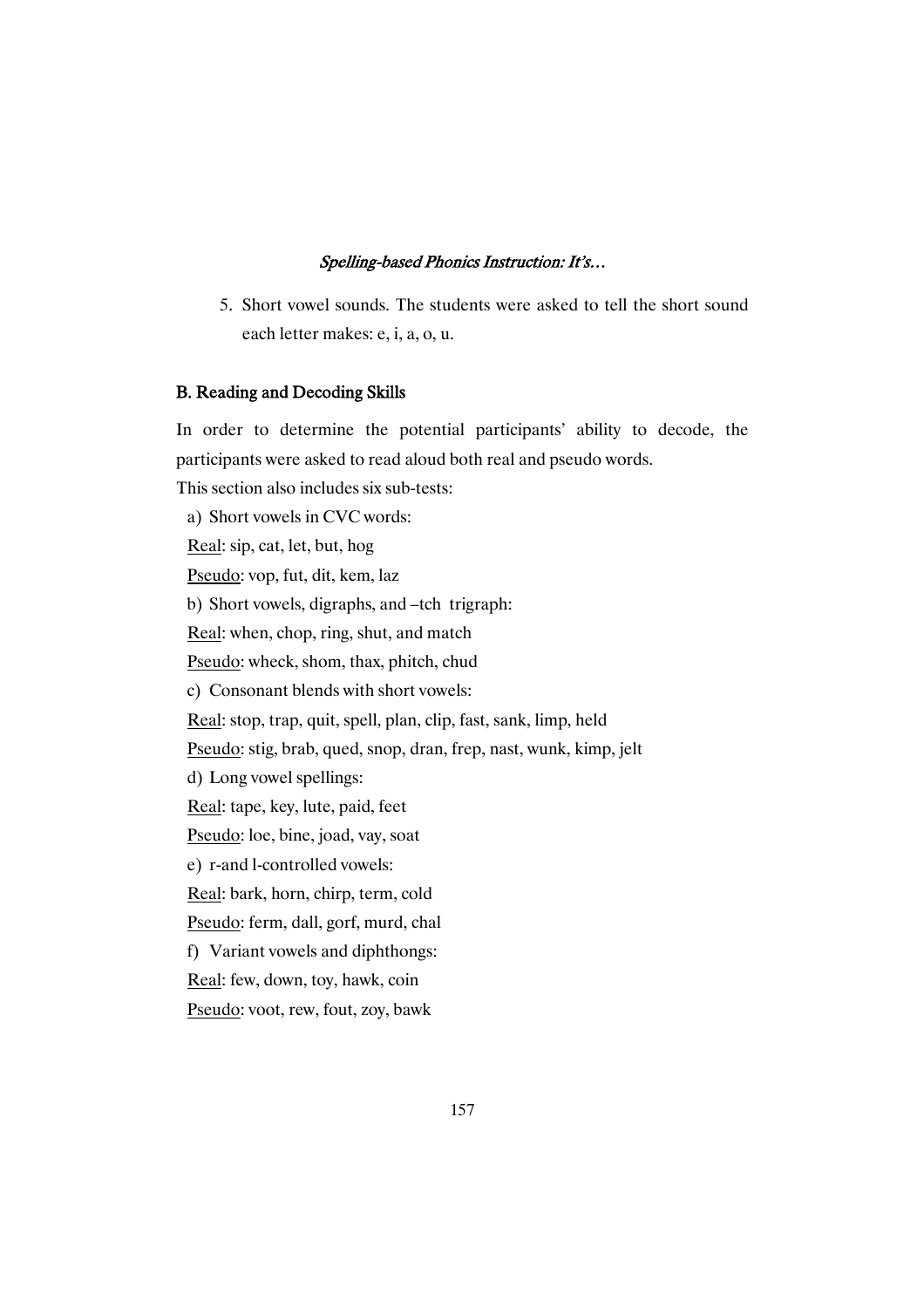### C. Spelling Skills

This section also consists of three sub-tests: the first two parts applied in order to gain an understanding of the students' ability to apply beginning and ending consonant knowledge, and for the last part the students were asked to listen to each of the words and write the whole word.

- a. fit, map, pen, kid, hand
- b. rub, fled, leg, sell, less
- c. fork, yam, sip, shop, tub, coin, float, steep, drive, spoon

# 3.3. Instructional Materials

There is no official guidelines and research publication on how phonics should be taught to young EFL learners, therefore, this study made use of information provided by teaching phonics to English L1 learners as a framework to find textbooks which meet young EFL learners' various needs for phonics instruction.

The UK national literacy strategy (NLS) framework for teaching phonics established a sequence by which it should be taught:

"Students should be taught to:

- Discriminate between the separate sounds in words;
- Learn the letters and letter combinations most commonly used to represent these sounds;
- Read words by sounding out and blending the separate phonemes;
- Spell words by segmenting the phonemes and using their knowledge of letter–sound correspondences to represent the phonemes;
- Hear and identify initial, final and dominant sounds in words;
- Read the letters that represent those sounds for all letters a–z plus ch, sh and th;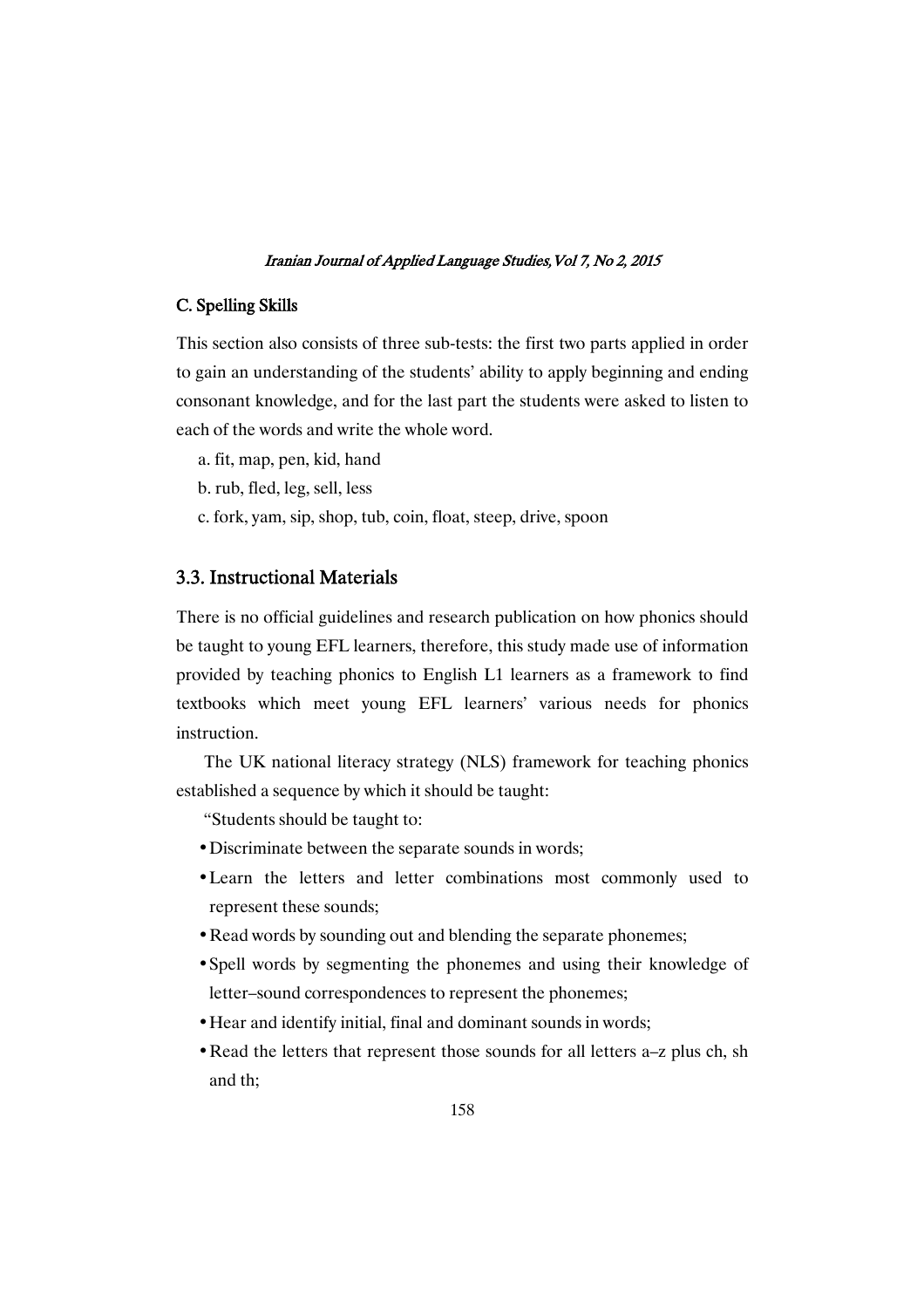- Write each letter in response to each sound;
- Identify and write initial and final phonemes in CVC words.
- Discriminate all three phonemes in CVC words, to blend phonemes into words;
- Read and to segment words into phonemes for spelling;
- Spell the three phonemes in CVC words;
- Do the same for CCVC and CVCC words;
- Learn the common alternative spellings of 'long' vowel phonemes." (Department for Employment & Education, 1998)

Consequently, textbooks which could meet aforementioned criteria were identified; instruction was provided by the use of the *Making Words*, *Grade 1:* Lessons for Home or School (Cunningham & Hall 2014), and for the comparison class implementing non-phonics instruction, Family and Friends alphabet book and starter, (Simmons, Thompson, & Quintana, 2009) was provided for the purpose of instruction.

# 3.4. Instructional Procedures

At the preliminary stage the participants were familiarized with the lesson formats and expectations. Learners of the treatment group and the control group received different kinds of instruction. The training sessions were as follows:

# 3.4.1. Spelling-Based Phonics (Treatment) Group

In the introductory sessions of the program, the learners learnt the English letter names and how to write them. In addition, learners were accustomed to some key terms such as letter, word, change, add, and omit. Then, the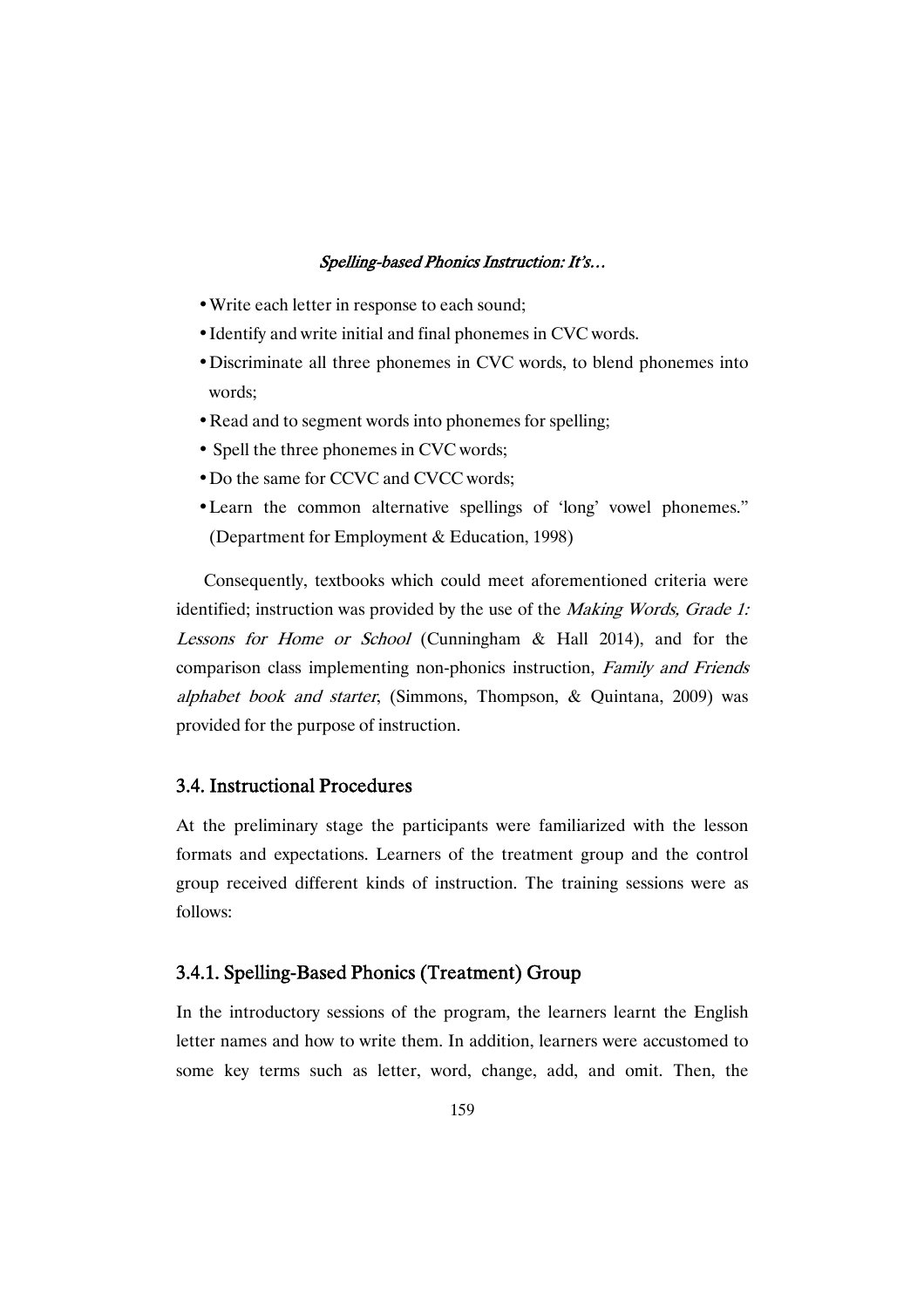participants were provided with spelling-based phonics instruction consisting of the Making Words strategy. Making Words was designed as a classroom strategy in which one student builds the word for the class, while the other students have made the word at their desks. For this aim, the students were provided with magnetic letters in order to play with them and find the correct spelling. The medium of instruction was Persian. Then, the participants had the opportunity to compare and contrast their spellings to that made on the board and then make corrections. At that time, the instructor had the time to discuss the other participants. This type of instruction was conducted over 10 weeks resulting a total of 25 sessions. Prior to the beginning of each session, the participants' assignments were checked, and were corrected if any mistake or misunderstanding arose. Each session was expected to last for 60-70 minutes.

The Making Words lesson includes three steps. The first step of the lesson is a kind of guided spelling. The spelling approach of this step focused on learning letter sounds, segmenting words, blending letters, and is not designed as a method to increase sight word vocabulary (Cunningham & Hall, 2009). Students were given a pre-determined set of six to eight magnetic letters of the alphabet attached to the whiteboard. The students were asked to tell the sound of each letter and then were directed to form certain words, beginning with two-letter words and then building up to increasingly longer words. For example, the student had received instructions to use two letters from the set to spell the word *at*. Then the student was given instructions on making the next word, which built on the previous word. For example, the instructor might say, "Add one letter to **at** to spell the word, **hat.** Each lesson had 8 words in the making words step. All the words made during this step of the lesson were written on index cards. During this stage because of the nature of English as a foreign language, the instructor provided the learners with Persian equivalents.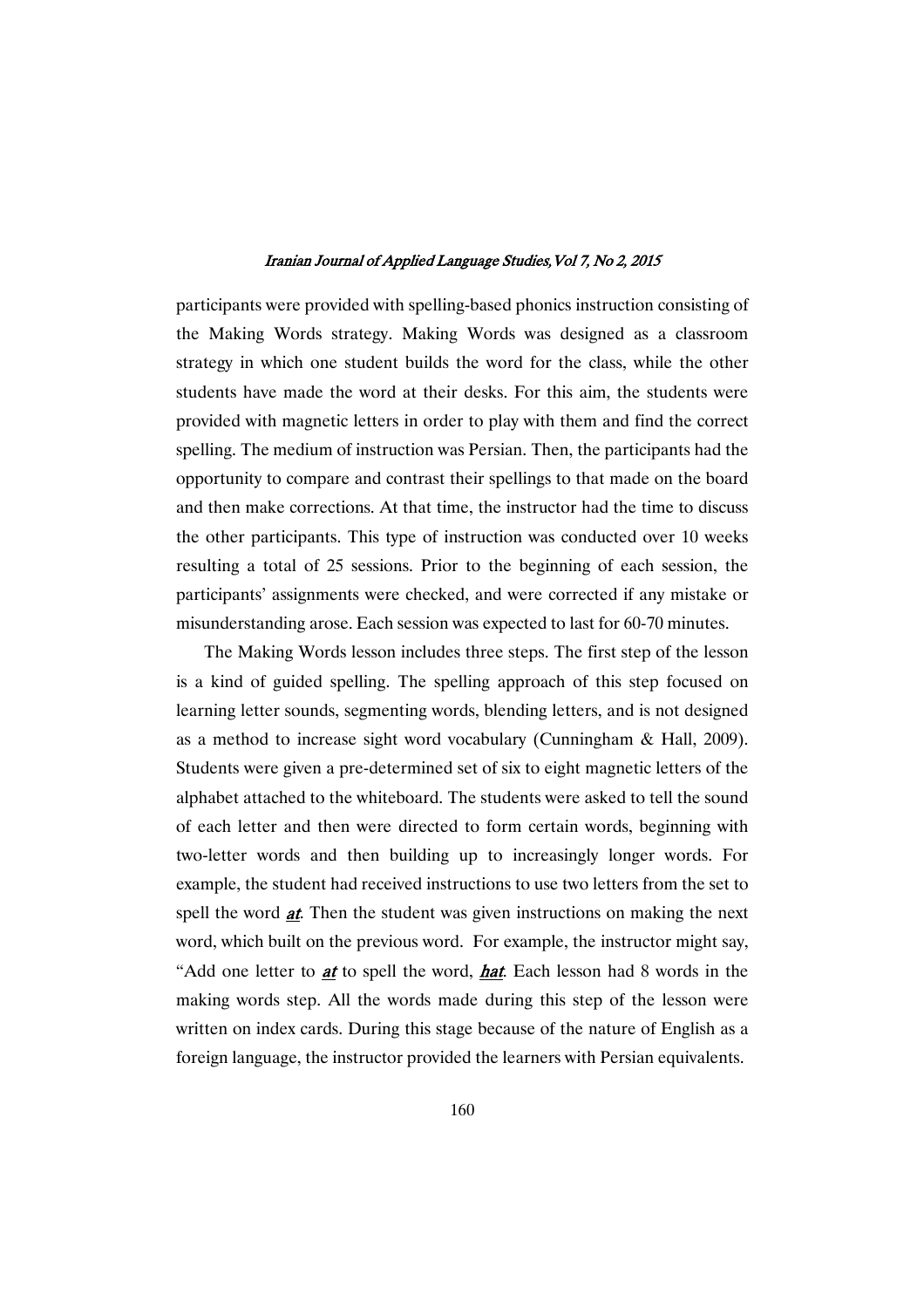The second step of the lesson consisted of identifying and sorting some of the words that had been compiled as the student spelled them in the wordmaking step. This part of the lesson focused on some of the orthographic patterns that were the same in two or more words made in the lesson (Cunningham & Creamer, 2009). During this step, the students manipulated the index cards generated from the lesson and sorted them based on their rhymes. For example, the instructor choose a word from the set of cards and ask the student to find a word that look like or rhyme with the selected word, "Can you find a word that rhymes or looks like cat?"

The final step of transfer allowed the students to practice using the patterns from the lesson to spell new words. This part of the lesson was designed to help the students make the connection between familiar letters and patterns in order to decode and spell an unknown word (Cunningham & Hall, 2009). In other words, children learned how to generalize their knowledge of lettersound relationships and familiar words to read and spell new words. But this stage of instruction, because of including difficult words for YEFL learners to decode had been delayed until the last days of instruction.

# 3.4.2. Non-Phonics (Control) Group

The participants in this group were taught by a qualified primary school teacher who taught the government prescribed English textbook; the teacher of this group followed the usual routine of 'teachers read and students repeat' without explicitly associating spelling patterns of orthographic rimes with pronunciation. Instruction involved the teacher reading out sentences in the textbook, with the learners repeating the sentences whilst looking at the text. Thus, any learning of the printed word in English would be by sight, and would be incidental. However, the learners learned the names for upper-case letters,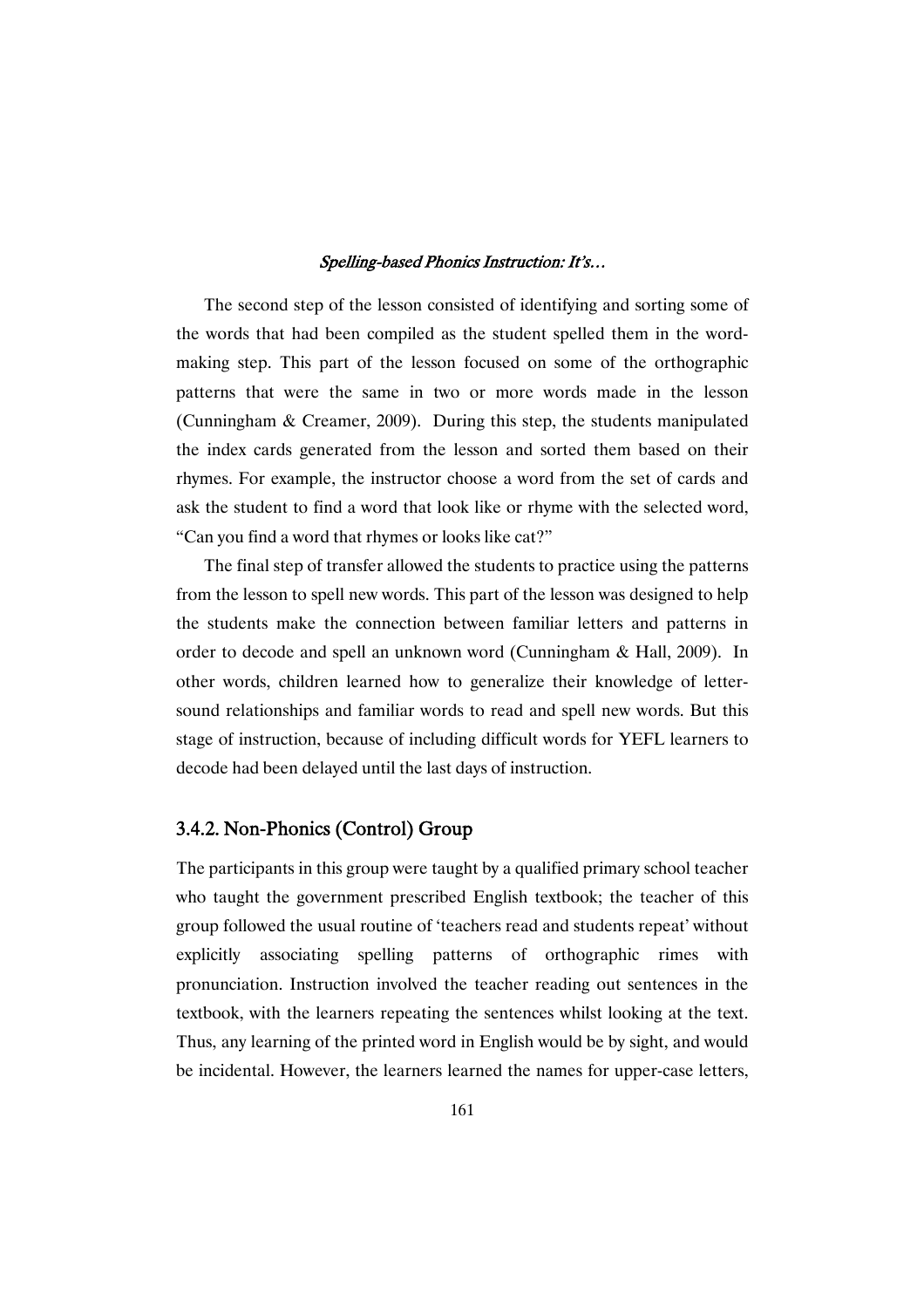learned how to write them, and also learned how to put them in alphabetic order. The instruction of the control group also like the experimental group was conducted over 10 weeks resulting a total of 30 sessions.

### 3.5.DataCollectionProcedure

An experimental pretest-posttest design was employed for this study. The main aim of pre-test was to ascertain whether the phonological awareness of the control and experimental groups were similar or not. Statistical similarity would validate the comparability of these groups. To fulfill this aim, CPS (2003) was administered.

All the administration of the CPS took place in 10-25 minutes per each learner prior to their instruction. As the single word reading required that the learners be assessed individually, the day before the instruction begins and the day after the instruction was allocated for the reading and spelling tests. Also, at the same day their spelling ability was assessed. In order to motivate the participants to take the learning tasks seriously, they were informed that they would receive a little gift after doing the tasks.

All the three tasks including alphabet skills, oral reading and spelling test took place in a quiet conference room near the participants' classrooms. It is necessary to mention that in this study, the alphabet skills of CPS (2003) and the two first parts of spelling skills have nothing to do with the data analysis of oral reading and whole word spelling, and that ,they just play a role of preparing the learners mind for the processes they are going to face with. During the oral reading task each participant was presented with the reading and decoding parts of CPS (2003) and asked to read the real and pseudo words. If the student couldn't read two or more of the real words, the task of reading pseudo words wouldn't be administered, and they were asked to move to the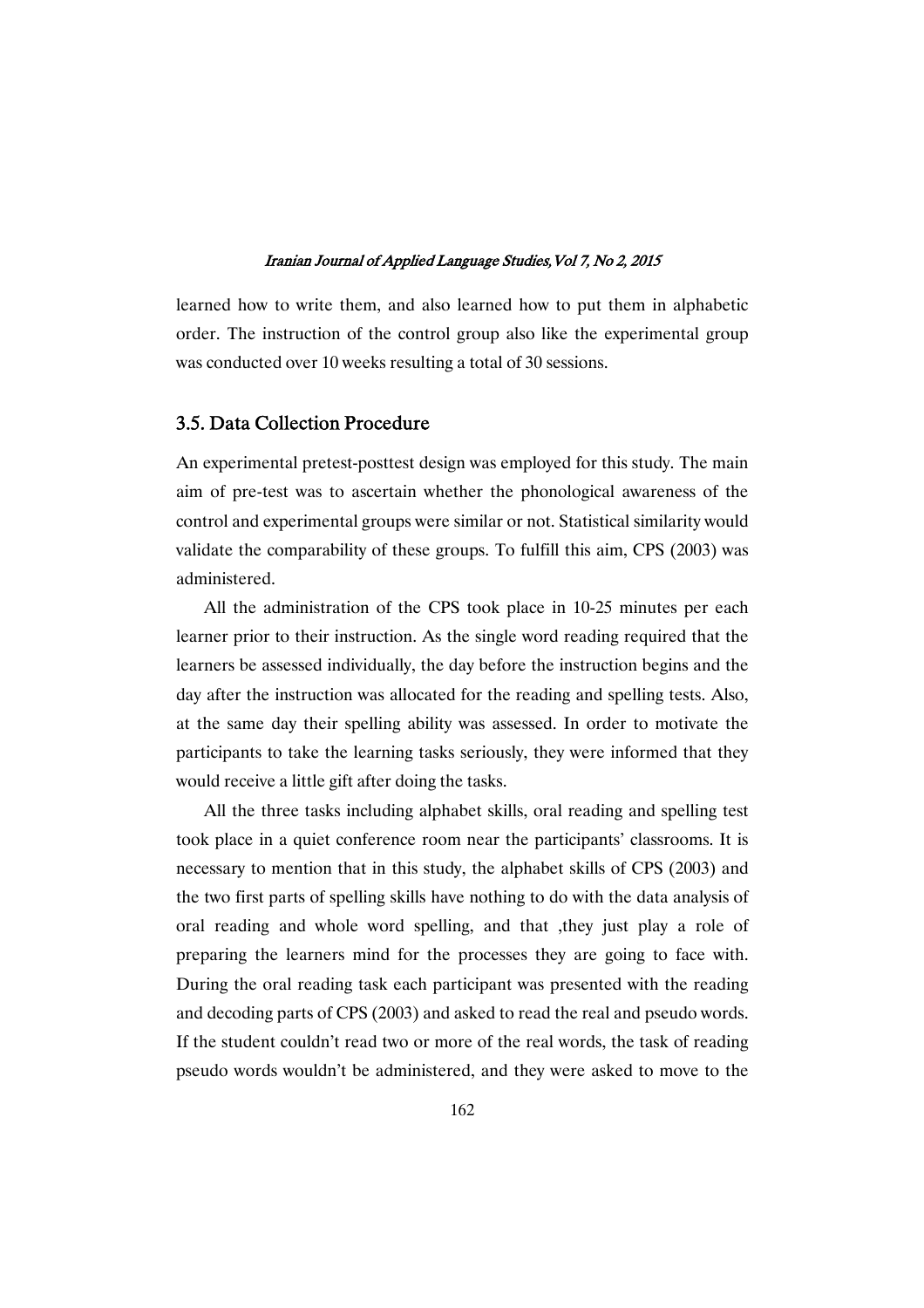next set of items. All the participants were given as much time as they needed to read words. During the spelling test, the students were asked to listen and write the first sound of the first five words they hear, and listen and write the last sound of the second five words thy hear in the pre-specified places. For the last part of the spelling test, the students were asked to listen to each of the words the instructor read and write the whole word. All the words in spelling task were read three times. All the participants were informed that they were allowed as much time as they needed to write down the words and that they only would hear the next word when they were ready. They were also informed that they could make any changes if they detected errors in words they had written down. All the procedures regarding implementing pre-test and post-test were the same.

To provide a pressure-free classes, all instructions were given in Persian and all the final tests and tasks were given individually by the instructor, who was the researcher himself.

Scoring was dichotomous and took about 5 minutes. Only raw scores were available, in a way that every correct pronunciation and every correct spelling would receive one score. CPS (2003) record sheet facilitates scoring and recording of incorrect responses for later analysis. For Reading and Decoding Skills subtests, pronunciation guidelines for scoring pseudo words are provided. In addition, two pronunciations were designated as acceptable for each of these items.

# 4. Results and Discussion

At the beginning stage, the statistical analyses showed the assumptions of homogeneity of the two groups and normality of the distribution of the scores.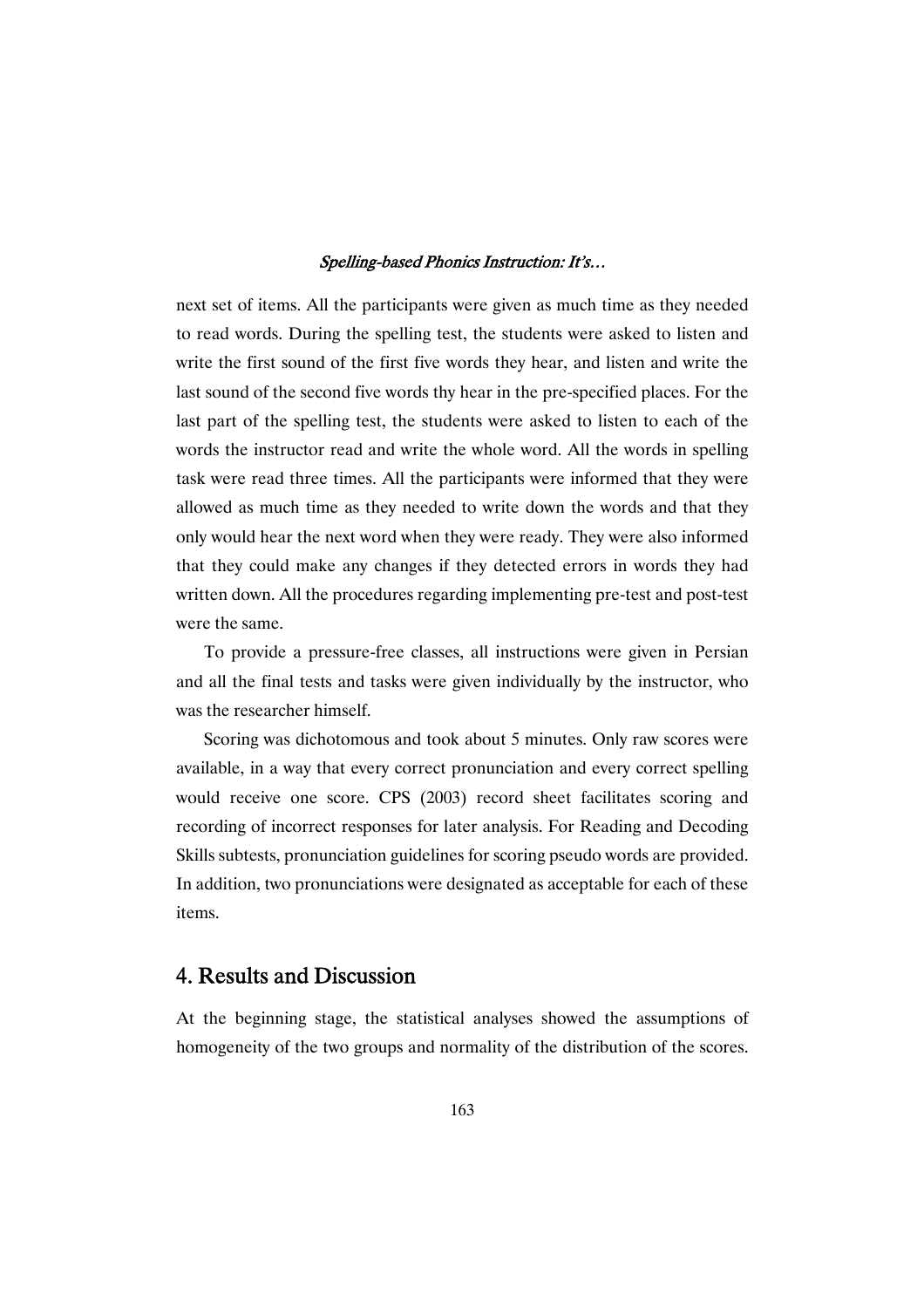The participants' ability to read real and pseudo words after spelling-based phonics instruction has also gone under the same procedure of data analysis.

Table 1 lists the descriptive statistics of oral reading test including the sample size, mean scores, and the standard deviations of the control and spelling-based groups.

Table 1. Descriptive Statistics of Oral Reading Test for Control Group and

Experimental Group Oral reading N Mean Std. Deviation Groups Control group 24 31.66 17.63 Spelling-based group 24 50.08 11.91

As given in Table 1 the mean and SD were 31.66 and 17.63 for the control group with 24 participants, respectively. Also, the mean for the spelling-based group with 24 participants was 50.08 and the SD was 11.91. To see whether the difference between the means of gain scores of the oral reading for real and pseudo words in spelling-based phonics instruction and non-phonics instruction conditions was statistically significant or not an independent-samples t-test was conducted.

| <i>cased Stoup's Gain becres and the control Stoup's Gain becres</i> |           |      |                              |       |                   |  |  |  |
|----------------------------------------------------------------------|-----------|------|------------------------------|-------|-------------------|--|--|--|
| Levene's Test for                                                    |           |      |                              |       |                   |  |  |  |
| Equality of                                                          |           |      |                              |       |                   |  |  |  |
|                                                                      | Variances |      | t-test for Equality of Means |       |                   |  |  |  |
| Oral reading                                                         | F         | Sig. |                              | df    | $Sig. (2-tailed)$ |  |  |  |
| Equal variances assumed                                              | 7.00      | .01  | $-4.23$                      | 46    | .000              |  |  |  |
| Equal variances not assumed                                          |           |      | $-4.23$                      | 40.38 | .000              |  |  |  |

Table 2. Independent-Samples t-test for the Difference between the Means of the SpellingbasedGroup'sGainScoresandtheControlGroup'sGainScores

As Table 2 demonstrates, there is a significant difference in the scores for spelling-based phonics instruction and non-phonics instruction conditions; t  $(40.38) = -4.23$ ,  $p=0.00 < 0.05$ . The (*Cohen's d*) effect size (d=1.223) was large.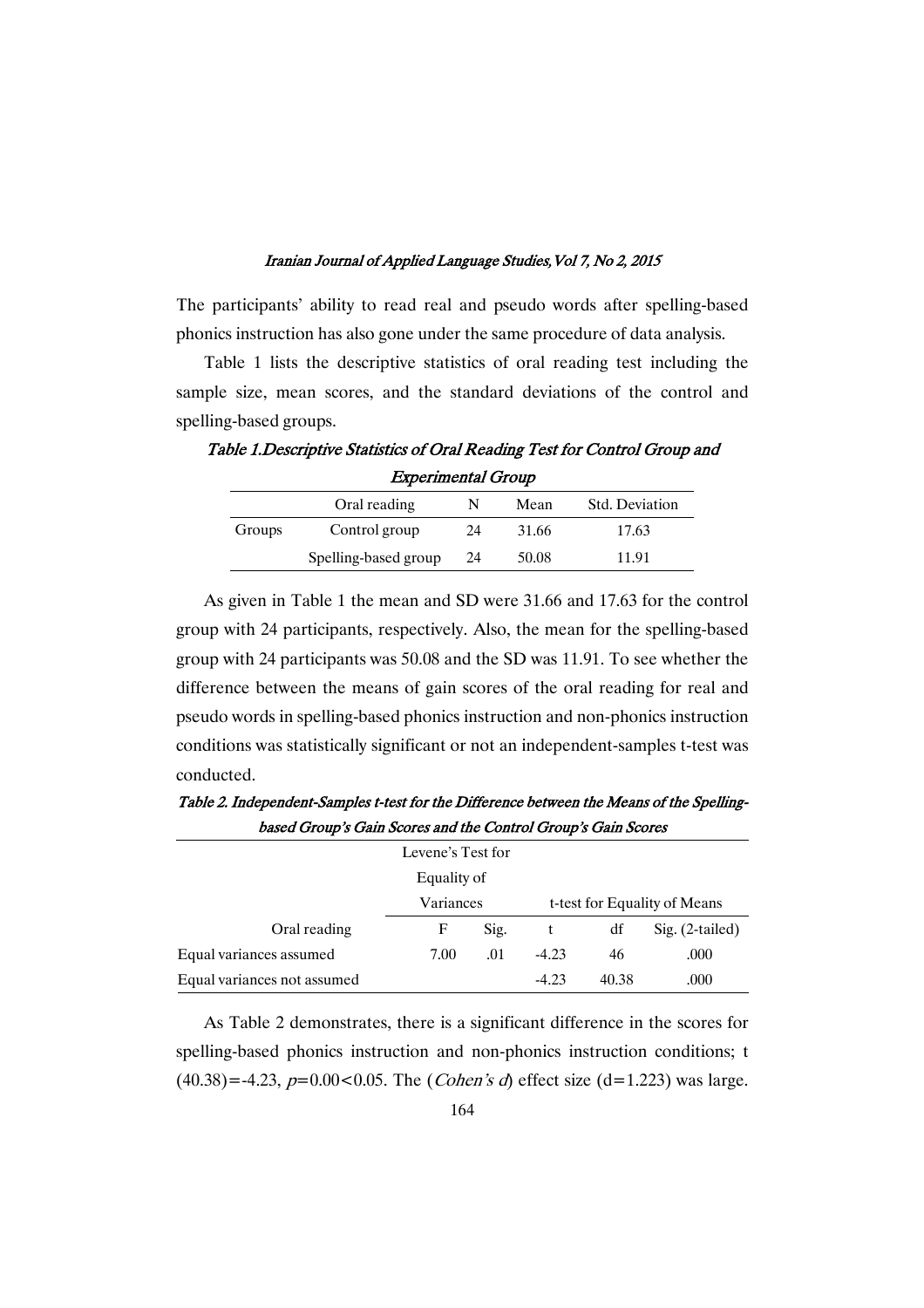The results suggest that spelling-based phonics instruction really does have an effect on reading for real and pseudo words. Specifically, the results suggest that when the learners are under spelling-based phonics instruction, their ability for reading words improves. To examine the participants' ability to spell words after the instruction, the same procedure of data analysis was employed. The result of the descriptive statistics and <sup>t</sup>-test will be presented below. Table 3 lists the descriptive statistics of spelling test including the sample size, mean scores, and the standard deviations of the control and spelling-based groups.

Table 3.Descriptive Statistics of Word Spelling Test for the Control Group and the Experimental Group

|        | Word spelling        | N  | Mean | <b>Std.</b> Deviation |
|--------|----------------------|----|------|-----------------------|
| groups | Control group        | 24 | 3.83 | 2.20                  |
|        | Spelling-based group | 24 | 5.75 | 1.62                  |

An independent-samples t-test was conducted to compare the means of gain scores for whole words spelling in spelling-based phonics instruction and non-phonics instruction conditions. Results for independent-samples *t*-test are listed In Table 4.

Word spelling Levene's Test for Equality of Variances t-test for Equality of Means F Sig. t df Sig. (2-tailed) Equal variances assumed  $7.764$  .00  $-3.42$  47 .001 Equal variances not assumed  $-3.38$  37.41 .002

Table 4. Independent-Samples t-test for the Difference between the Means of the Spelling-based Group's Gain Scores and the Control Group's Gain Scores

As given in Table 4, there is a significant difference in the means of gain scores regarding whole word spelling for spelling-based phonics instruction and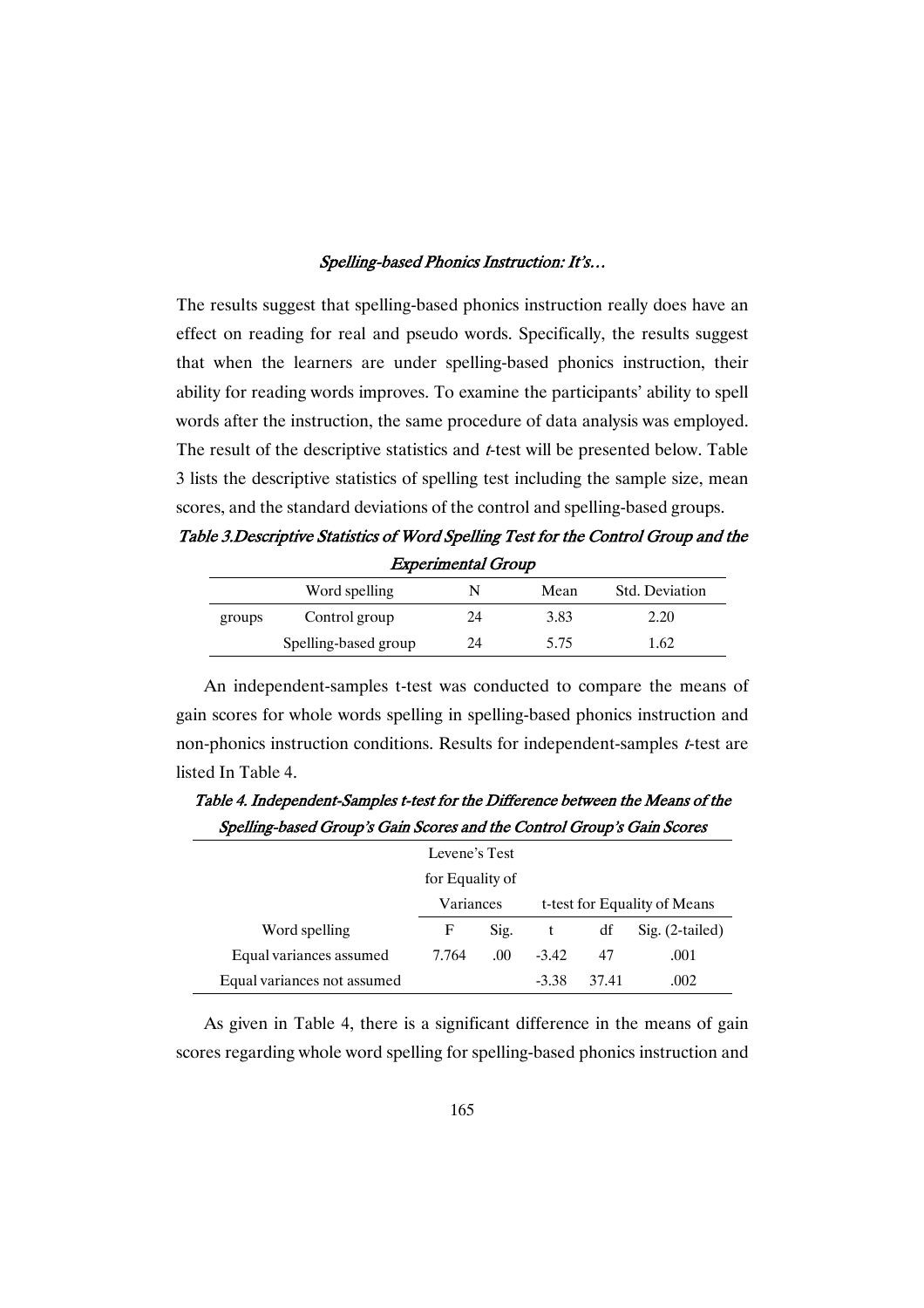non-phonics instruction conditions;  $t(46) = -3.435$ ,  $p = 0.001 < 0.05$ . The (*Cohen's d*) effect size (d=0.992) was almost large. The results suggest that spelling-based phonics instruction really does have an effect on words spelling. Specifically, the results suggest that when the learners are under spelling-based phonics instruction, their ability for word spelling improves.

Based on the data provided by Tables 1 and 2, it is reasonable to assume that spelling-based group participants who sounded out more words correctly would outperform those of the control group. It appears that the experimental groups' participants' phonics knowledge worked well in helping them decode the new words successfully and control group participants' print experience didn't have much impact on their ability to sound out real and pseudo words accurately. Cunningham et al. (1999) concluded that decoding non-words seemed to require an ability that decoding real words did not, therefore, it may be logical to assume that the pseudo words are also reliable measures for assessing learners' knowledge of sound-letter correspondence. Because, sounding out the pseudo words required learners use of their knowledge of sound-letter correspondence and phonological awareness. Congruent with this view, Pressley (2006) asserts that decoding and then blending of sounds allows readers to identify words that they have never seen before or are nonsense words. This is also a process of sounding out, which good readers can do very well (Pressley, 2006). So, it is logical to assume that the number of pseudo words sounded out correctly should indicate the ability of the reader and the relative difficulty of the task.

Note that the accuracy rate was calculated as the number of new words read out correctly by a participant divided by the total number of words that were new to the participant.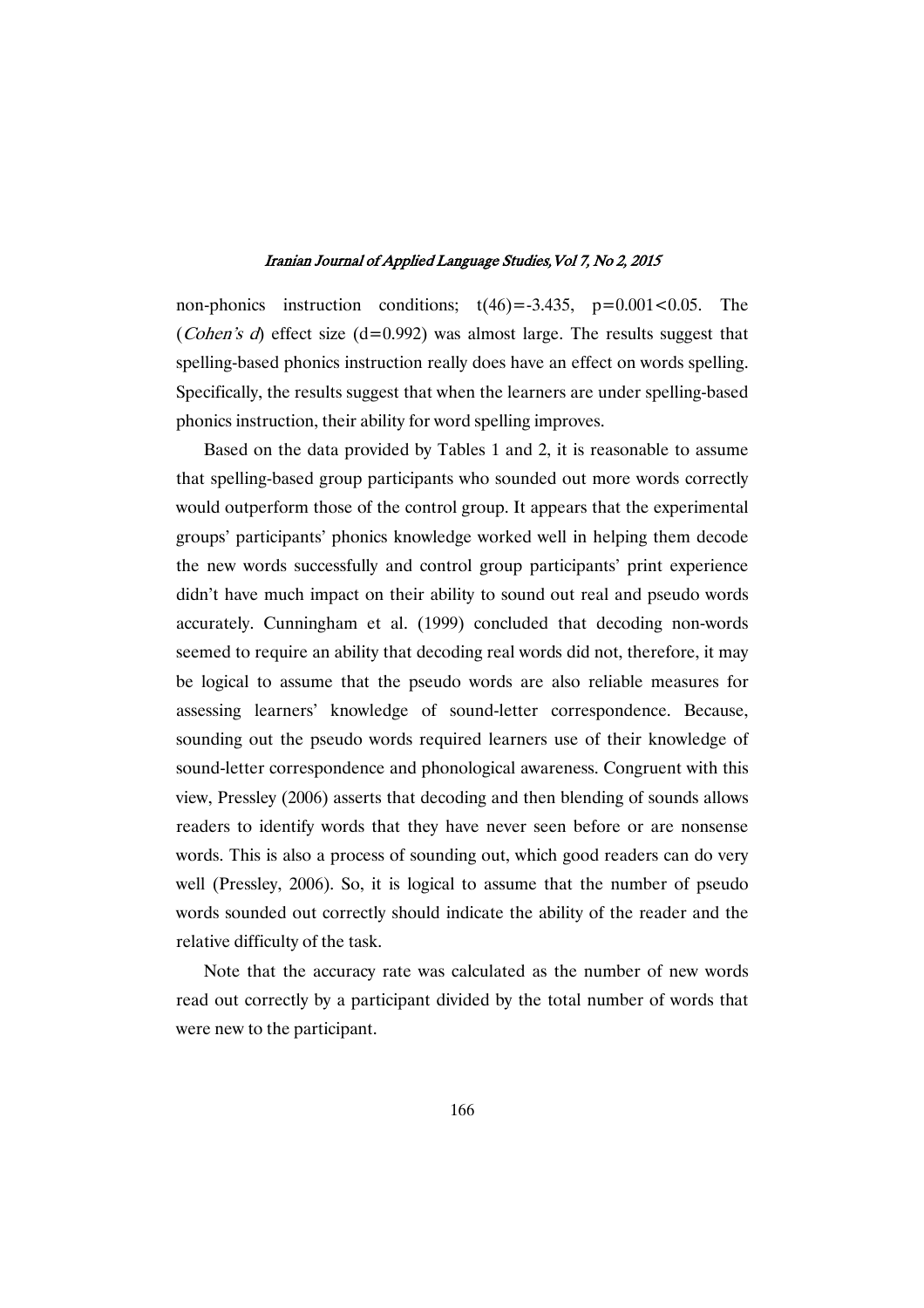The number of real and pseudo words sounded out correctly by the control group participants respectively ranged between 0 and 29 for real words, and between 0 and 30 for pseudo words. It also shows that the accuracy rate of the oral reading task on average was quite low, with the best performer managing to read 84.28 % of the whole words and the worst achieving  $0\%$ . On average the participants were able to read less than half (about 46.77%) of the whole words correctly.

The number of real and pseudo words sounded out correctly by the spelling-based group participants respectively ranged between 10 and 33 for real words, and between 7 and 33 for pseudo words. Also the accuracy rate of the oral reading task on average was almost high, with the best performer managing to read 94.28 % of the whole words and the worst achieving 25.71 %. On average the participants were able to read more than half (about 71.66%) of the whole words correctly. There seems to be a correlation between the number of real words the participants sounded out correctly and their ability in sounding out pseudo words accurately, which is beyond the scope of this study.

Findings of the present study are consistent with the NRP's (2000) conducted meta-analyses of 38 studies with 66 different treatments which sought to answer several questions about the effects of systematic phonics instruction on growth in reading when compared to instruction that does not emphasize phonics. Findings provided solid support for the conclusion that systematic phonics instruction makes a bigger contribution to L1 children's growth in reading than alternative programs providing unsystematic or no phonics instruction. If the efficacy of phonics instruction is judged on whether the participants were able to independently sound out words accurately, the results of the present study here would suggest that phonics instruction has achieved a considerable success in attaining its proposed goal.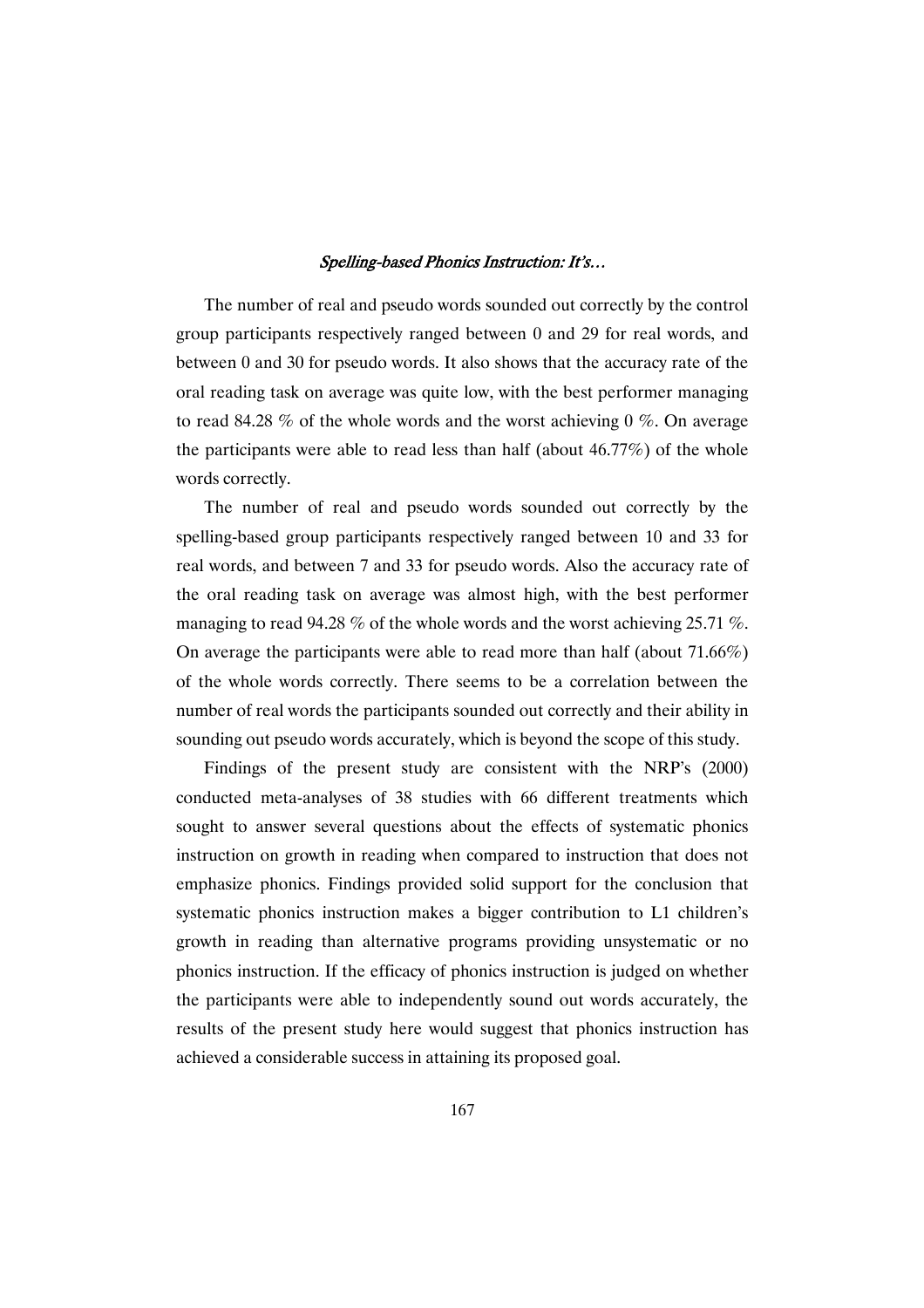The second question investigated the participants' whole word spelling improvement through spelling-based approach. According to Tables 3 and 4, spelling-based phonics instruction does have an effect on improving young Iranian EFL learners' whole word spelling.

The results of whole word spelling test for the spelling-based group participants, demonstrated an increased understanding of how letters and sounds work within words, but in general, the control group participants performed poorly on the test. None of them were able to spell all the words correctly and on average they achieved only a 31.66 % accuracy rate. So it is logical to assume that for those learners who made use of their phonics knowledge similar patterns of development were found in their spelling test.

Research investigating the structure of the English spelling system demonstrates that this system is difficult for children to learn (Goswami, 2005; Zeigler & Goswami, 2005). English contains many mappings for spelling (graphemes) to sound (phonemes); for example, the letter 'c' can be pronounced as /k/ ('cat'), /s/ ('city').

According to Kuo (2011), it is logical to assume that if phonics were being used, application of phonics knowledge by the participants should allow them to spell words of any length, especially regular words. But the results of the study highlights that words which contain more one letter to one sound correspondence, or long vowel diphthongs, or variant vowels had a lesser accuracy rate than the regular words. So, this may be one of the potential deficiencies of phonics as learners who do apply phonics rules may still fail to obtain accurate pronunciation. Accuracy rate for each target word and spelling mistakes found in participants' record sheet shows that some of the misspellings are phonologically similar to the target words (e.g., 'tub' spelled 'tob'), such a results strongly suggest that, phonics was being used and also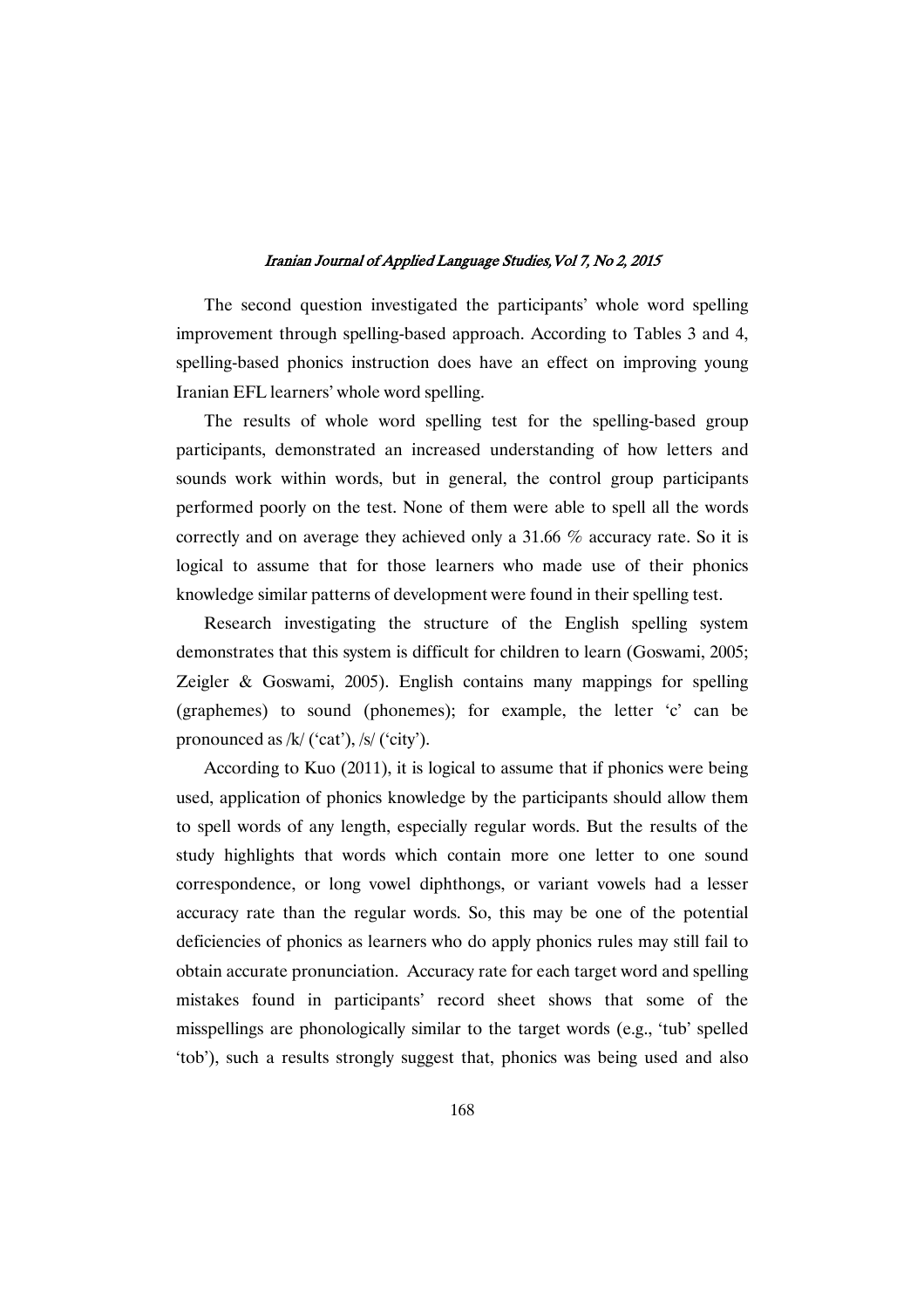indicating that the knowledge of sound-letter correspondence alone is not sufficient in helping them cope with the spellings of many English words (Kuo, 2011). Consequently, learners may not possess knowledge of the precise pronunciation of all the phonemes of English and may have difficulty distinguishing between similar sounds in English that do not exist in their native language(s).

However, phonics may not be the major strategy being used when the participants faced longer words, it can be used to facilitate spelling. Accuracy rate especially for the more regular and shorter words could be the result of the application of phonics by the experimental group participants, it is also interesting to assume that phonics knowledge was applied in various degrees amongst different participants in dealing with different types of words. But, the control group learners may have developed different strategies to cope with spelling tasks. The way print words were taught (whole-word approach) may have compelled them to develop strength in visual strategies, illustrating that, as was shown by Connelly, Rhona, Johnston and Thompson (1999), strategy use is influenced by the type of instruction received.

Spelling-based phonics approach facilitated both the learners' reading and spelling skills, supporting the conclusion of the National Reading Panel (2000) that systematic phonics instruction contributed more than non-phonics instruction in helping kindergartners and 1st graders apply their knowledge of the alphabetic system to spell words.

# 5. Conclusion and Implications

The purpose of this study was a kind of a manifold. Firstly, it sought to implement systematic phonics instruction in an EFL context. Secondly, it tried to investigate the role which phonics plays in oral reading and word spelling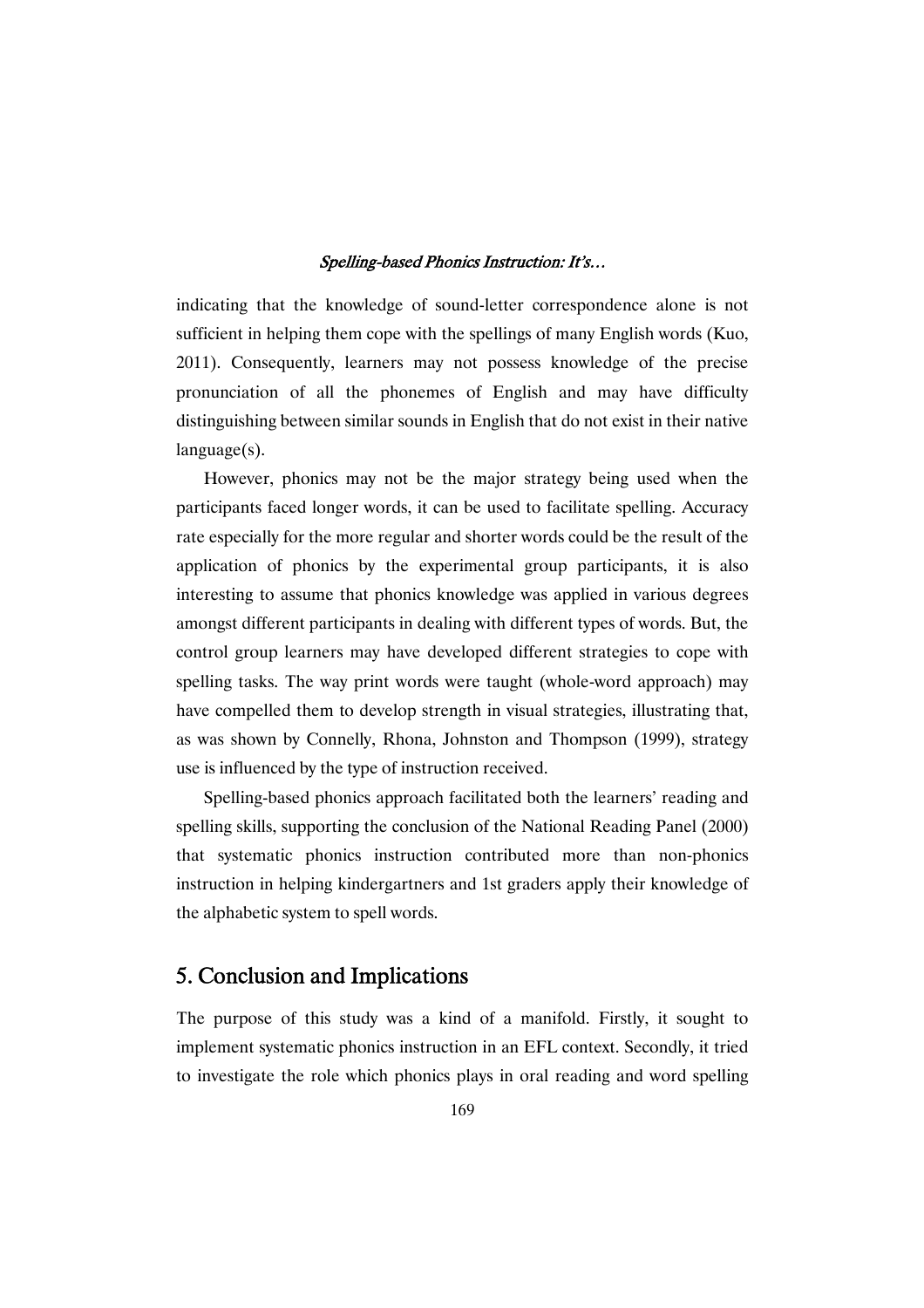development of young EFL learners. The data from the current study revealed that the spelling-based phonics instruction can be effective for beginning EFL learners when it is systematic and explicit and implemented by regular teachers. Also it increased independence in decoding and spelling which created the possibility of reading and writing more widely and successfully for young EFL learners.

To round up the results obtained, this study shows that it is possible to teach children to read and write English as a foreign language through a phonics approach. No attempt was made to teach reading beyond the word recognition level, the approach was to teach the participants how to sound and blend letters in order to read unfamiliar words in order to establish a basis for fluent text reading. The children taught by the spelling-based phonics approach made significant developments in phonological awareness, real words reading, and pseudo-words reading in average short period of time (namely 25-30 sessions of instruction). In addition, their spelling skills were significantly enhanced. Therefore, the main findings of this research are in line with the results of most well-known meta-analysis conducted by National Reading Panel (2000) examining 38 studies with 66 different treatments in the realm of English as first language (L1).

This study could be extended by embedding it within a larger literacy context (e.g. first year of secondary school in Iran) throughout the school day. Observation of learners engaging in the process of memorizing word spelling or word reading tasks in a normal classroom context may produce more reliable information regarding this activity than was collected under the experimental conditions in this study. So, the findings cannot be rigorously generalized to any other situation. It is also recommended to extend the scope of the study from only focusing on oral reading task to a broader scope of a comprehension-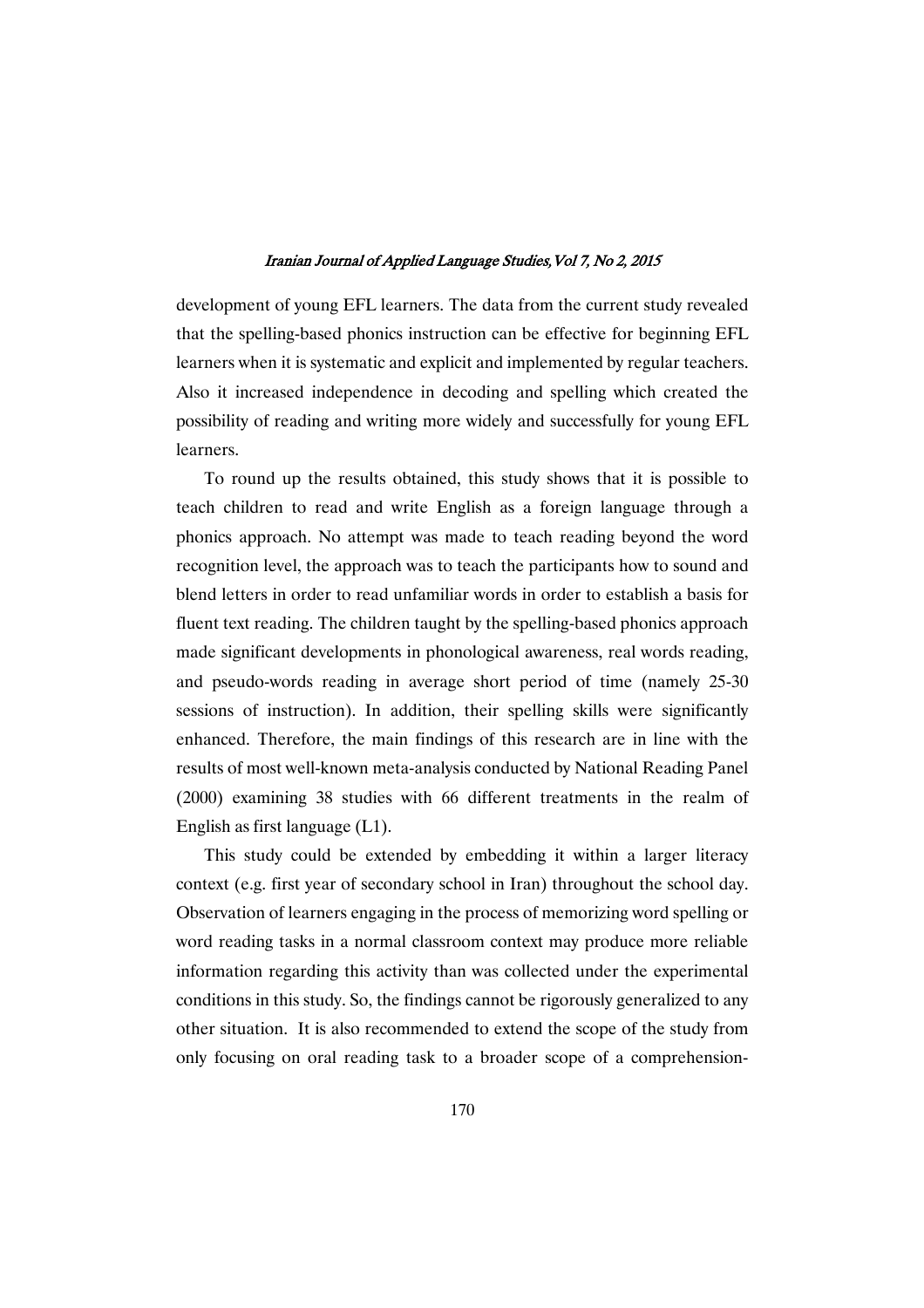oriented and balanced reading program. Since the major figures of whole language approach criticized systematic phonics instruction for the lack of attention to the reading comprehension, which they consider the main goal of reading instruction (Krashen, 2002).The benefit of making decoding and encoding a regular classroom practice is that over time phonics can become part of the learners' automatic strategic repertoire. Instead of a whole word presentation, teachers can provide phonemes of unknown words as they identify the relational unit and allow learners to sound the words out. Therefore, it is necessary for policy makers to set more clearly-defined objectives for phonics instruction from which the textbook compilers and teacher-educators can draw upon.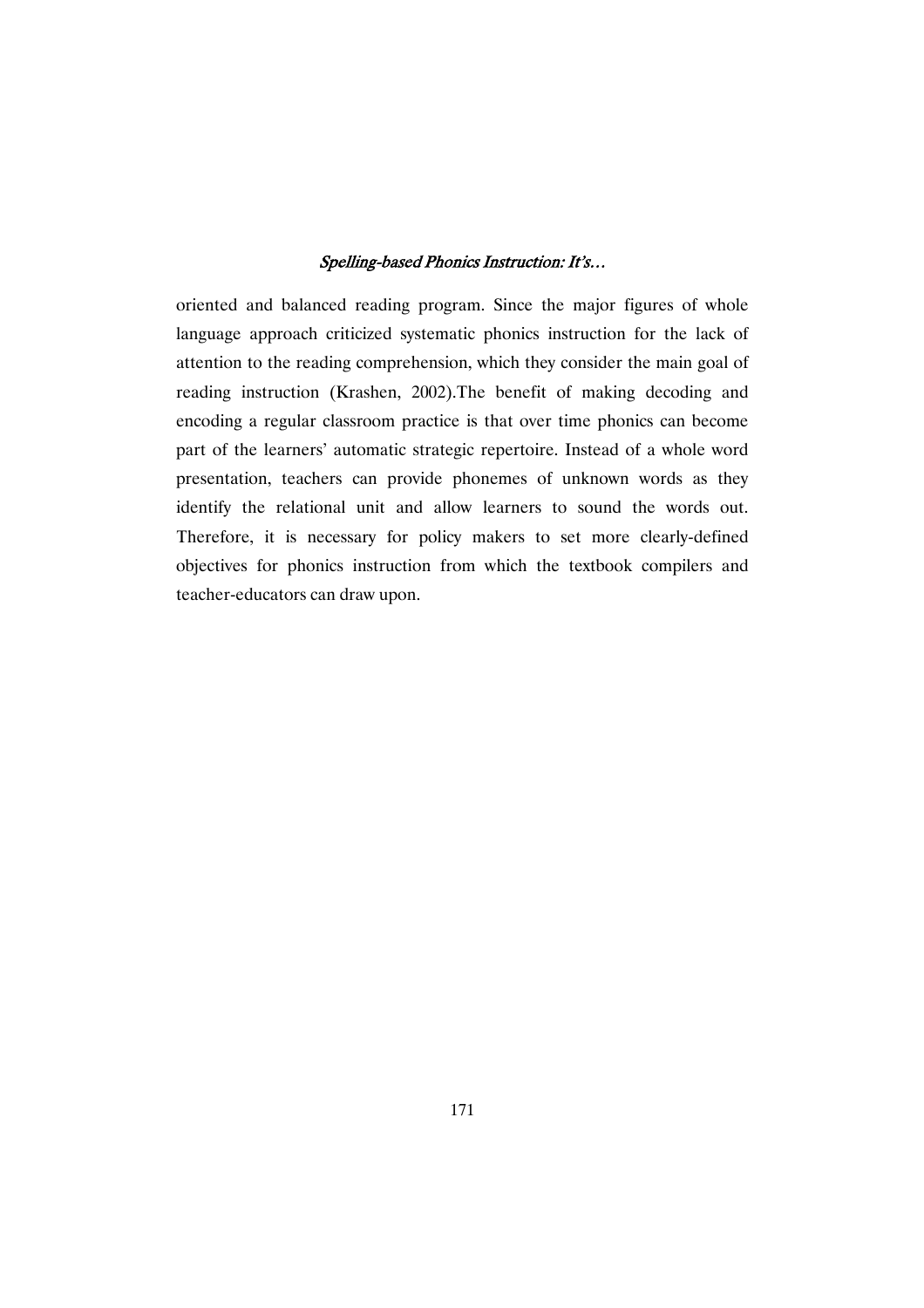# References

- Adams, M. (1990). *Beginning to Read: Thinking and learning about Print.* Cambridge, MA: MIT Press.
- Anderson, R., Hiebert, E., Scott, J., & Wilkinson, I. (1985). *Becoming a nation of* Readers: The report of the commission on reading. Washington, D.C.: National Institute of Education.
- Aukerman, R. (1984). *Approaches to beginning reading* (2nd ed.). New York: Wiley.
- Balmuth, M. (1982). The roots of phonics: <sup>A</sup> historical introduction. New York: McGraw-Hill.
- Beck, L. & Juel, C. (1995). The role of decoding in learning to read. American Educator, <sup>19</sup>(2), 39-42.
- Blevins, W. (2006). Phonics from <sup>A</sup> to Z: <sup>A</sup> practical guide (2nd ed.). New York, NY: scholastic.
- Bowey, J. (2006). Need for systematic synthetic phonics teaching within the early reading curriculum. Australian Psychologist, <sup>41</sup>(2), 79-84.
- Brandt, L. (2010). Investigating the reliability and validity of the Consortium on Reading Excellence (CORE) Phonics Survey, (unpublished doctoral dissertation). Utah State University, Logan, UT.
- Brown, M. (1998). L2 reading: An update on relevant L1 research. Foreign Language Annals, <sup>31</sup>, 191-202.
- Bruck, M., Treiman, R., Caravolas, M., Genesee, F., & Cassar, M. (1998). Spelling skills of children in whole language and phonics classrooms. Applied Psycholinguistics, <sup>19</sup>, 669-84.
- Chall, J. (1983). Learning to read: The great debate. New York: McGraw-Hill.
- Chall, J. (1996). Learning to read: The great debate (rev., with new foreword). Orlando, FL: Harcourt Brace.
- Chall, J. S. (1967). Learning to read: The great debate (1st ed.). New York, NY: McGraw-Hill.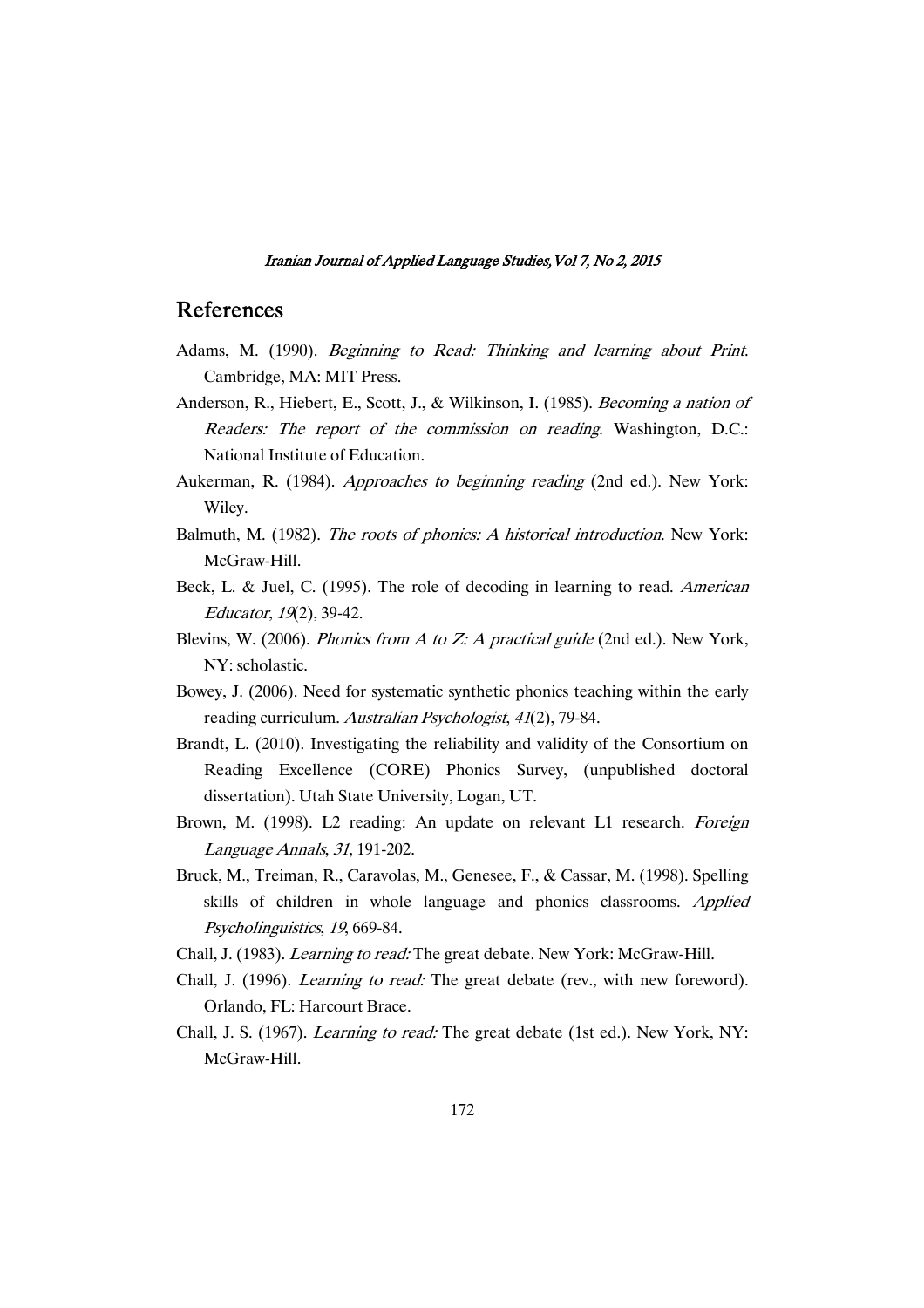- Connelly, V. Rhona, S. Johnston, S., & Thompson, G. (1999). The influence of instructional approaches on reading procedures. In G. Thompson and T. Nicholson (Eds.), Learning to Read: Beyond Phonics and Whole Language. London: Teacher's College Press.
- Cunningham, J. W., & Creamer, K. H. (2009). Investigating first graders' decoding by pattern. Manuscript submitted for publication.
- Cunningham, J. W., Erickson, K. A., Spadorcia, S. A., Koppenhaver, D. A., Cunningham, P. M., Yoder, D. E., & McKenna, M. C. (1999). Assessing decoding form an onset-rime perspective. Journal of Literacy Research, 31, 391-414.
- Cunningham, P. M., & Hall, D. P. (2009). Making words first grade. Boston, MA: Pearson.
- Cunningham, P. M., & Hall, D. P. (2014). Making words, grade 1: Lessons for home or school. Boston, MA: Pearson.
- Department for Employment & Education (2011d). Systematic synthetic phonics in initial teaching training: Guidance and support materials <sup>2011</sup>, notes issued to ITT providers by TDA. London: DFE
- Diamond, L., & Thorsnes, B. J. (Eds.). (2008). Assessing reading multiple measures: For kindergarten through twelfth grade. Novato, CA: Arena Press Consortium on Reading Excellence.
- Dykstra, R. (1968). The effectiveness of code- and meaning-emphasis in beginning reading programs. The Reading Teacher, <sup>22</sup>, 17-23.
- Ehri, C., Nunes, R., Willows, M., Schuster, V., Yaghoub-Zadeh, Z., & Shanahan, T. (2001). Phonemic awareness instruction helps children learn to read: Evidence from the national reading panel's meta-analysis. Reading Research Quarterly, <sup>36</sup>(3), 250–287.
- Goodman, K. (Ed.). (1998). In Defense of Good Teaching: What Teachers Should Know about the "Reading Wars". York, ME: Stenhouse.
- Goswami, U. (2005). Synthetic phonics and learning to read: A cross-language perspective. Educational Psychology in Practice, <sup>21</sup>(4), 273-282.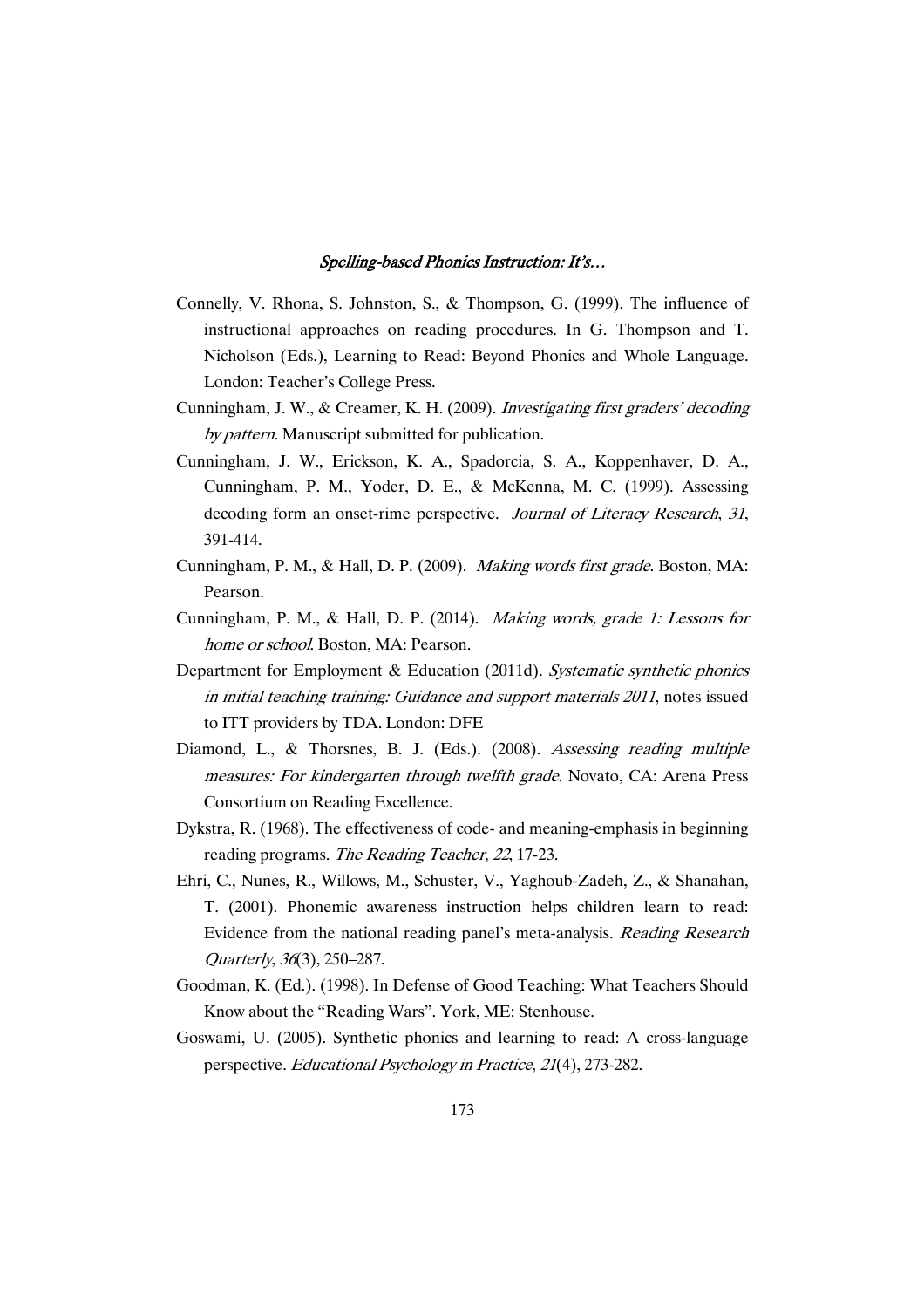- Gregory, E. (2008). Learning to Read in <sup>a</sup> New Language. London: Saga Publications Ltd.
- Harris, T., & Hodges, R. (Eds.). (1995). The literacy dictionary. Newark, DE: International Reading Association.
- Harrison, C. (2004). *Understanding reading development*. London: Sage Publication.
- Hinson, M., & Smith, P. (1993). Phonics and phonic resources. Stafford: Nasen Publication.
- Jeynes, W.H., & Littell, S.W. (2000). A meta-analysis of studies examining the effect of whole language instruction on the literacy of low-SES students. Elementary School Journal, <sup>101</sup>(1), 21-33.
- Johnston, R., & Watson, J. (2004). Accelerating the development of reading, spelling and phonemic awareness skills in initial readers. Reading and Writing: An Interdisciplinary Journal, <sup>17</sup>, 327-357.
- Krashen, S. (2002). Defending whole language: The limits of phonics instruction and the efficacy of whole language instruction. Reading Improvement, 39(1), 32-42.
- Kuo, L. (2011). The role and efficacy of phonics instruction in the early literacy development of young Taiwanese EFL learners. Centre for Applied Linguistics, University of Warwick.
- Leslie, L., & Allen, L. (1999). Factors that predict success in an early literacy intervention project. Reading Research Quarterly, <sup>34</sup>(4), 404-424.
- McKee, P. (1934). Reading and literature in the elementary school. Boston: Houghton Mifflin.
- Moustafa, M. (1993). Recoding in whole language reading instruction. Language Arts, 70(6), 483-487.
- National Reading Panel (2000). Teaching children to read: An evidence-based assessment of the scientific research literature on reading and its implications for reading instruction (National Institute of Health Pub. No. 00-4769).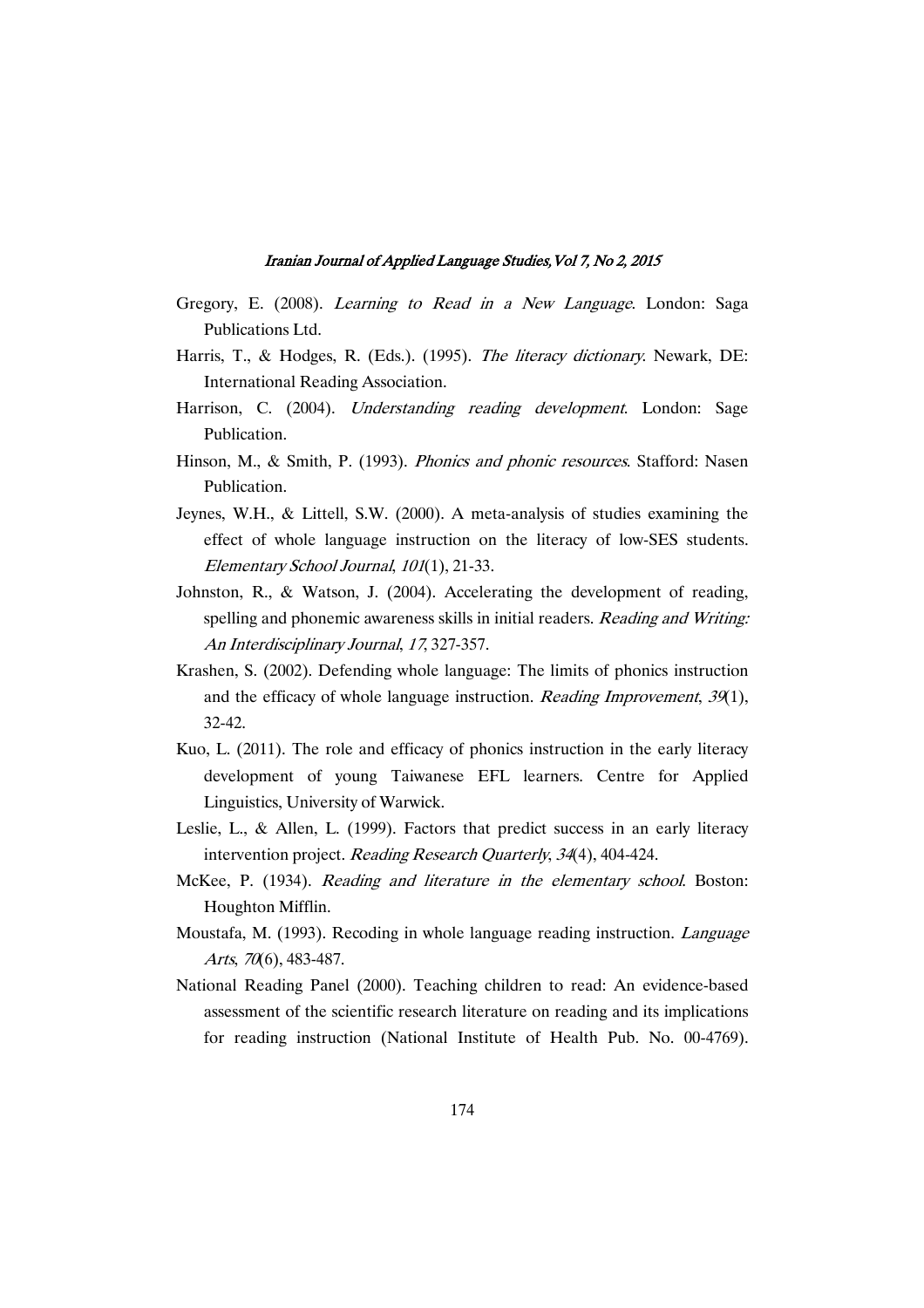Washington, DC: National Institute of Child Health and Human Development.

- Pinnell, G. S. (1994). Children's early literacy learning. Scholastic Literacy Research Paper.
- Pressley, M. (1998). Reading instruction that works: The case for balanced instruction. New York: Guilford Press.
- Routman, R. (1996). Literacy at the Cross Roads: Crucial Talk about Reading, Writing and Other Dilemmas. Portsmouth, NH: Heinemann.
- Savage, J. F. (2007). Sound it out! Phonics in <sup>a</sup> comprehensive reading program. Boston: McGraw Hill.
- Scholastic. CORE Phonics Survey. (2002). Last Retrieved on 13/4/2014 From http://www.scholastic.com/dodea/Module\_2/resources/dodea\_m2\_tr\_core.pdf.
- Shaw, P. A. (1991). A selected review of research on whole language. Journal of the Wisconsin State Reading Association, <sup>35</sup>(1), 3-17.
- Simmons, N. (2009). Family and friends: Alphabet book. Oxford University Press
- Simmons, N., Thompson, T., & Quintana, J. (2009). Family and Friends: Starter: Class Book Pack. Oxford University Press.
- Smith, F. (1994). Understanding Reading: <sup>A</sup> Psycholinguistic Analysis of Reading and Learning to Read. Hillsdale, NJ: Erlbaum.
- Stahl, S., & Miller, P. D. (1989). Whole language and language experiences for beginning reading: A quantitative research synthesis. Review of Educational Research, 59(1), 87-116.
- Stanovich, E. (1991). Commentary: Cognitive science meets beginning reading. Psychological Science, <sup>2</sup>, 77-81.
- Stanovich, K. E., & Stanovich, P. J. (1995). How research might inform the debate about early reading acquisition. Journal of Research in Reading, <sup>18</sup>(2), 87-105.
- Stuart, M. (1999). Getting Ready for reading: Early phoneme awareness and phonics teaching improves reading and spelling in inner-city second language learners. British Journal of Educational Psychology, 69, 587-605.